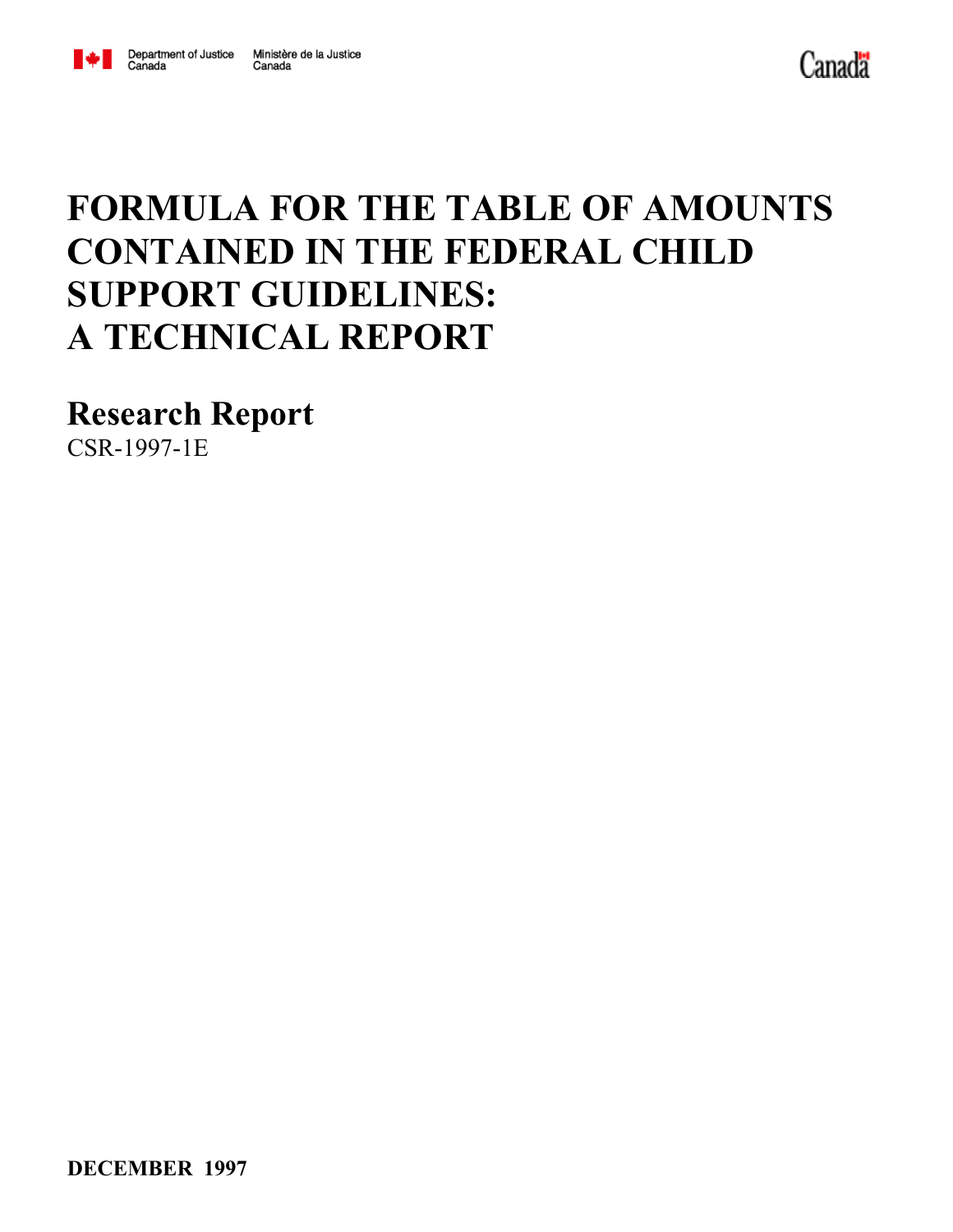### **FORMULA FOR THE TABLE OF AMOUNTS CONTAINED IN THE FEDERAL CHILD SUPPORT GUIDELINES: A TECHNICAL REPORT**

**December 1997**

**CSR-1997-1E**

**Child Support Team Research Report Department of Justice Canada**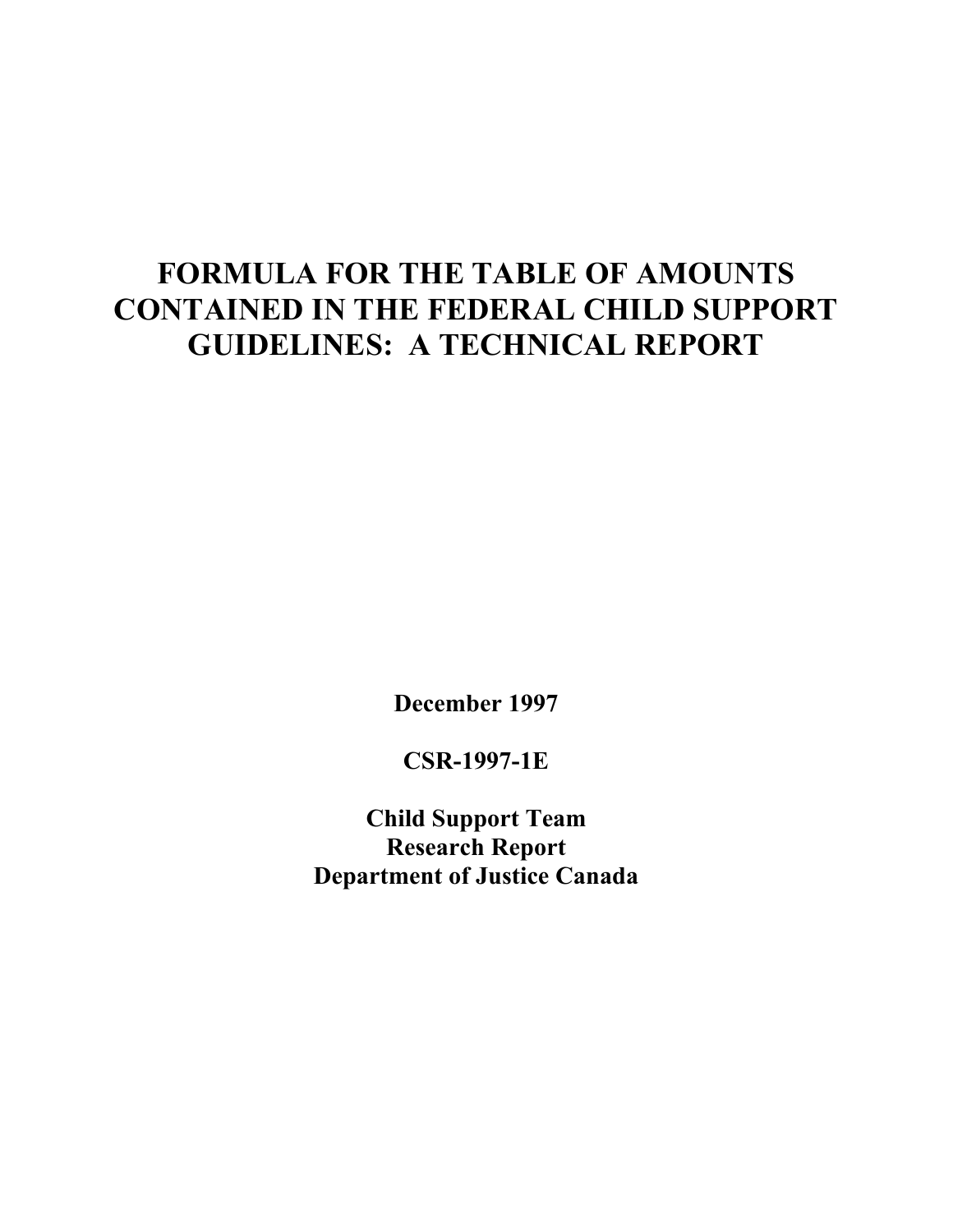### **TABLE OF CONTENTS**

| 1.0      |                   |                                                                                  |  |
|----------|-------------------|----------------------------------------------------------------------------------|--|
| 2.0      |                   |                                                                                  |  |
| 3.0      |                   |                                                                                  |  |
| 4.0      |                   |                                                                                  |  |
| 5.0      |                   |                                                                                  |  |
| 6.0      |                   |                                                                                  |  |
| 7.0      |                   | MODIFICATION TO THE FORMULA AT LOW INCOME LEVELS  6                              |  |
| 8.0      |                   | MODIFICATION TO THE FORMULA TO SMOOTH THE CURVE  7                               |  |
| 9.0      |                   |                                                                                  |  |
| 10.0     |                   |                                                                                  |  |
|          | <b>APPENDICES</b> |                                                                                  |  |
|          |                   | Appendix 1 Federal, Provincial and Territorial Tax Parameters Used in Formula  9 |  |
|          |                   |                                                                                  |  |
|          |                   | <b>LIST OF TABLES</b>                                                            |  |
|          | Table 1           |                                                                                  |  |
| Table 2  |                   |                                                                                  |  |
|          |                   | <b>LIST OF FIGURES</b>                                                           |  |
| Figure 1 |                   |                                                                                  |  |
| Figure 2 |                   | Effect of Capping Versus No-Capping on                                           |  |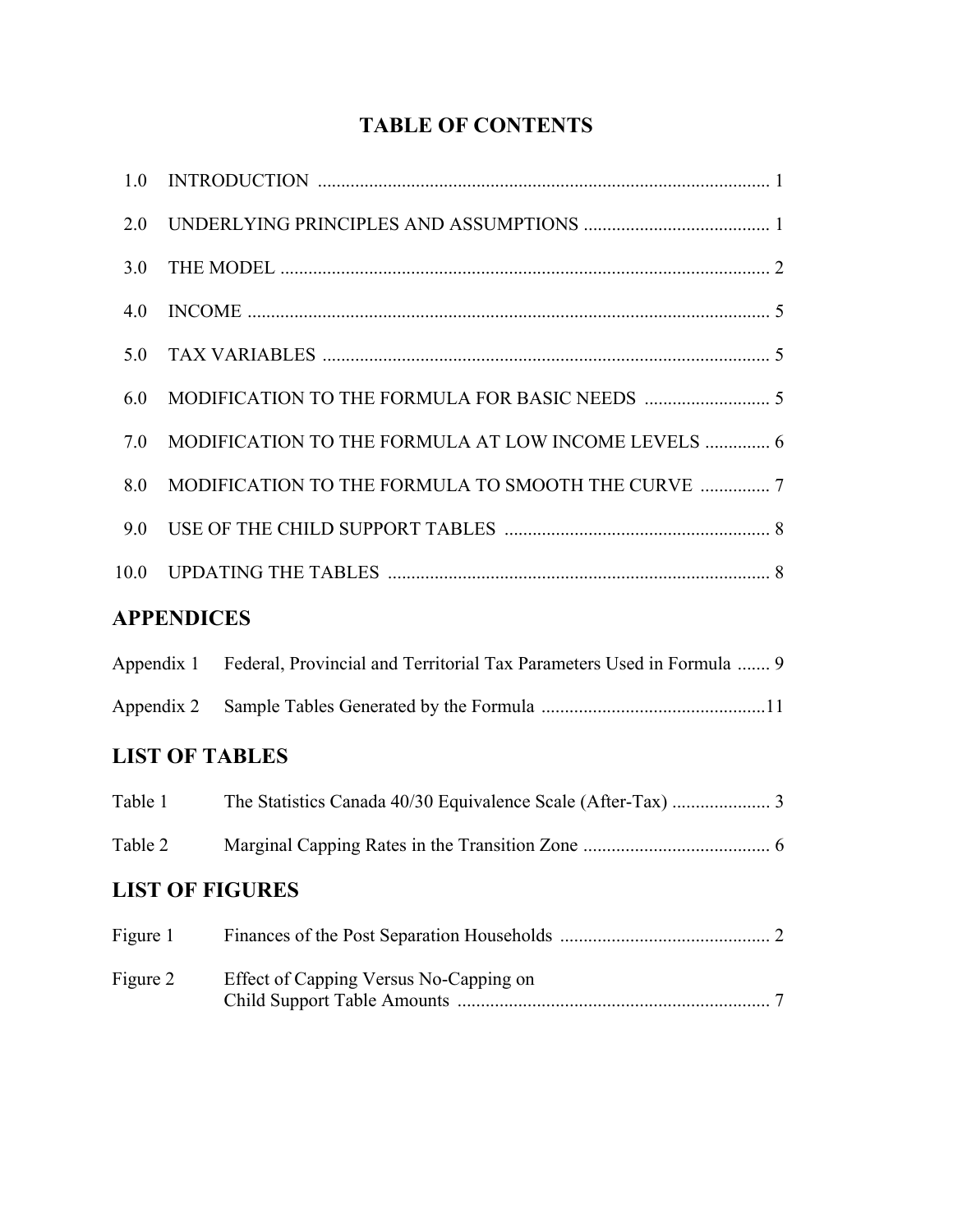### **1.0 INTRODUCTION**

Under the new Federal Child Support Guidelines, there are two main elements which determine the amount of child support awards:

• the amounts set out in the applicable table; and

• the amount, if any, determined under section 7 (special or extraordinary expenses). The objective of this technical report is to explain the mathematical formula that generates the table amounts, the first of these elements.

### **2.0 UNDERLYING PRINCIPLES AND ASSUMPTIONS**

In intact families, spending on children is directly related to family income, that is, the means of both parents. The concept of "cost of raising children" is an illusory theoretical construct. Spending on children is not fixed; it changes as the income of either parent changes. Families with higher incomes spend more on their children than do families of lower income. In the post separation arrangement, the Federal Child Support Guidelines aim to approximate, as closely as possible, the spending on the children that occurred in the pre-separation family. For a full description of the research and analysis conducted to arrive at the model for the formula used in the guidelines, please consult the following Department of Justice Canada publications:

R. Finnie, C. Giliberti, and D. Stripinis, *The Construction and Implementation of Child Support Guidelines* (Ottawa: Department of Justice Canada, 1993).

R. Finnie, C. Giliberti, and D. Stripinis, *An Overview of the Research Program to Develop a Canadian Child Support Formula* (Ottawa: Department of Justice Canada, 1995).

The objective of the formula that generates the child support tables is simply to find a means of calculating an amount to be transferred from the paying parent to the receiving parent. This transferred sum should maximise the amount available to be spent on the children while still allowing an adequate reserve for the self support of the paying parent. Several assumptions have been incorporated into the model. First, it is assumed that within the principal residence of the children, the parent and the children will share the same standard of living. A second assumption presumes that if the incomes of the parents are equal, it is fair and equitable that each should contribute equally to the financial support of the children, regardless of the extent of their contribution to the nurturing of the children.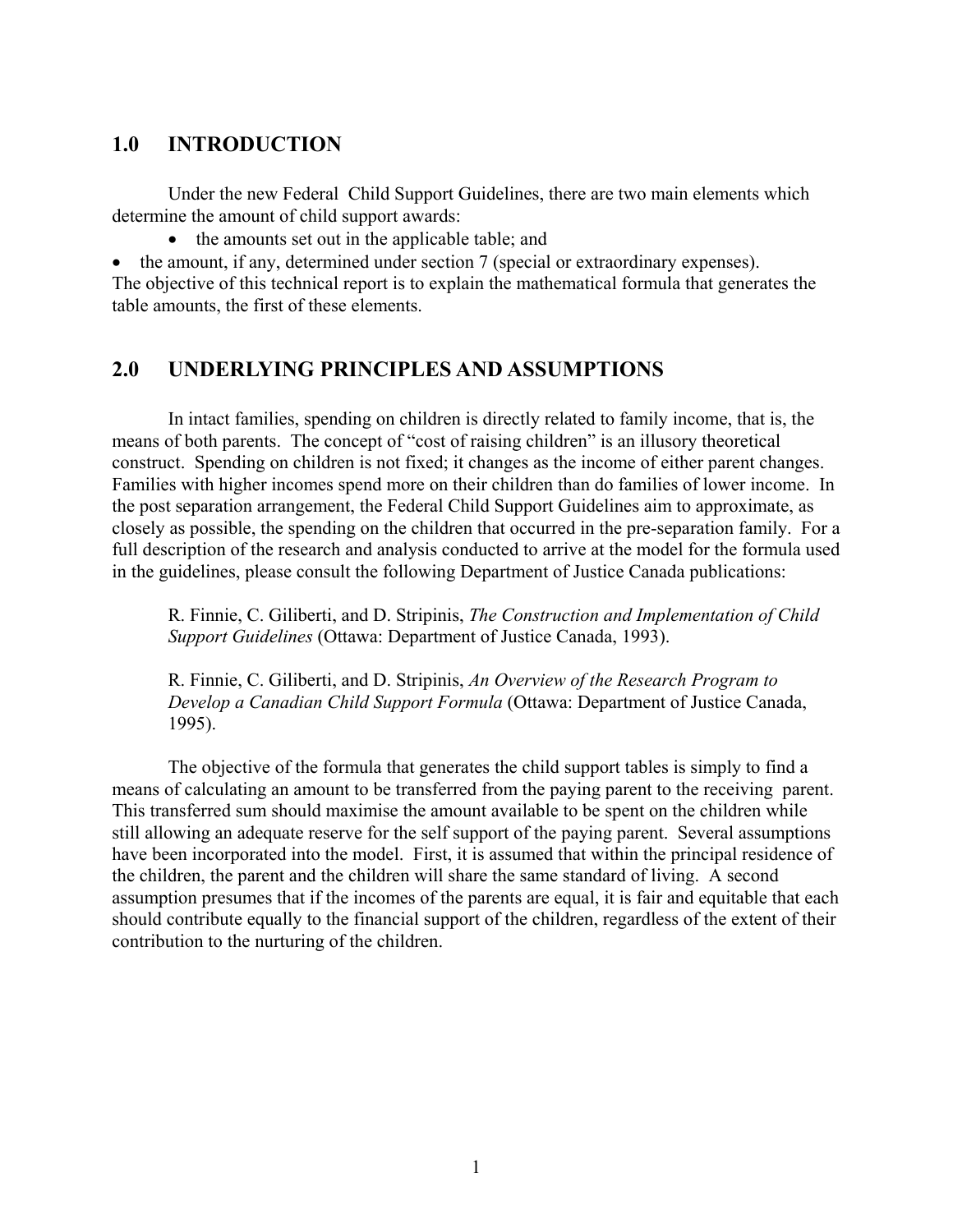### **3.0 THE MODEL**

The following model, and the mathematical equation derived from it, makes the technical assumption that the household of the paying parent has one member: the paying parent. The receiving parent is also assumed to be single; the household of the receiving parent is made up of one parent and all the children of the marriage. Both parents earn income and pay taxes. These technical assumptions have the narrow purpose of producing the mathematical model. They do not restrict the application of the tables to real life situations which may involve more complex family arrangements.



### **Figure 1 Finances of the Post Separation Households**

Simply stated, the model equalises the financial circumstances of the two households. Expressed mathematically, the model of equality becomes: <sup>1</sup>

| income $_{pp}$ – taxes $_{pp}$ – table amount | income $_{RP}$ – taxes $_{RP}$ + table amount    |
|-----------------------------------------------|--------------------------------------------------|
| <b>Expenditures of single adult</b>           | <b>Expenditures of single adult AND children</b> |

 $\overline{a}$ 

<sup>&</sup>lt;sup>1</sup> The abbreviations PP and RP are used to denote paying parent and receiving parent.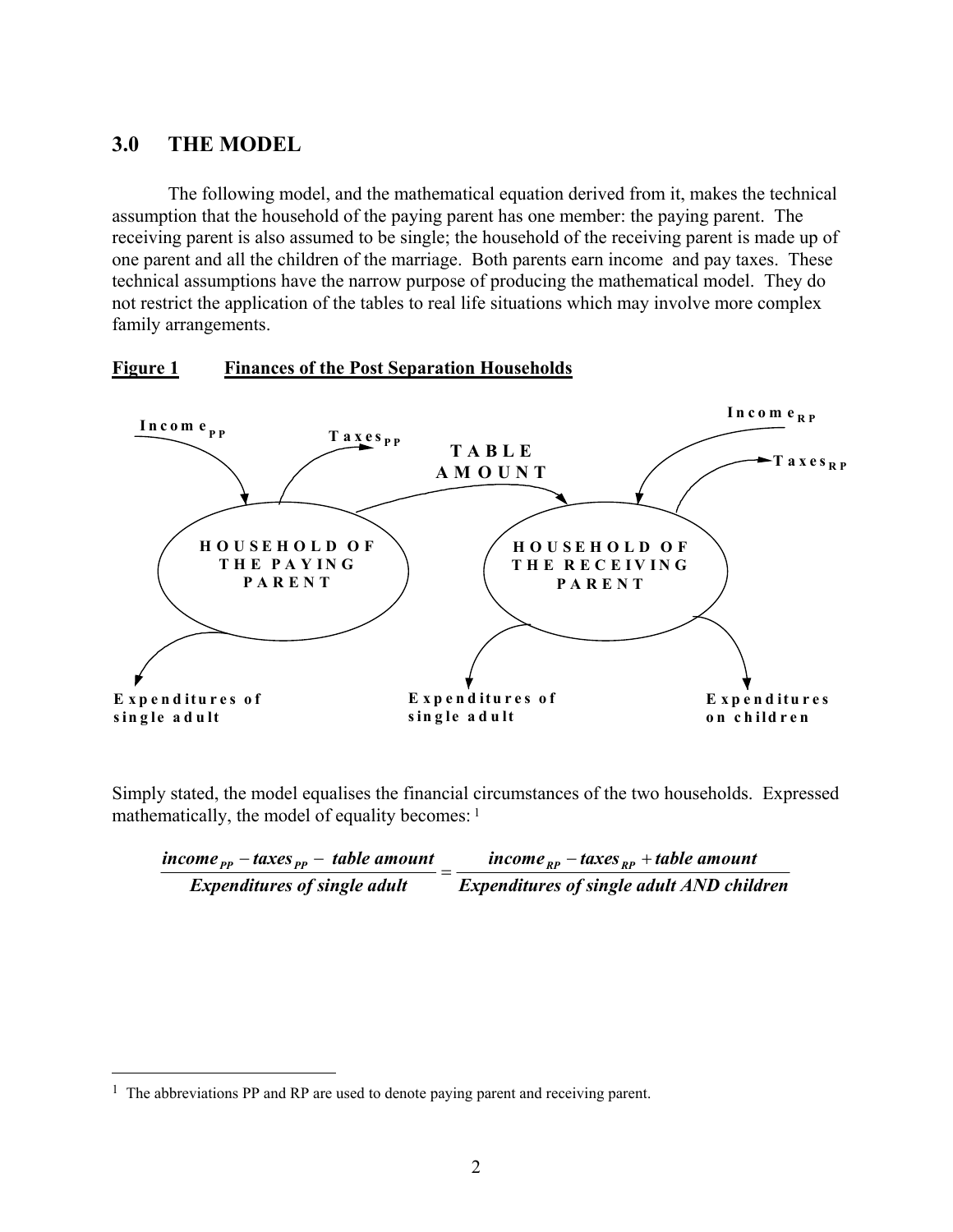The denominators in this equation are solved in accordance with the Statistics Canada "40/30" Equivalence Scale which allows expenditure variables to be expressed as a set of ratios.2 Like most equivalence scales, the Statistics Canada 40/30 values are expressed in "adult equivalence units" (or AEUs); a single person household has an AEU value of 1. Larger households have values greater than 1, depending on the family's size and composition (i.e., whether there is one parent or two). The values in the equivalence scale are the multipliers required to determine the level of income a larger household needs in order to be as well-off as the household of a single adult.

Table 1 presents the numeric values of the 40/30 equivalence scale. Since the model postulates that each parent lives in a single adult household, the second column shows the values that are used in the formula. The fourth and fifth columns present an example of how the ratios of these adult equivalence units would translate into actual dollar amounts necessary to attain "equivalency". The ratios reflect the fact that household expenditures are not a simple multiple of the number of family members. Economies of scale are realised through shared habitation.

|                |              | <b>Adult Equivalence Units</b> | Income required for equivalent<br>standards of living |                  |
|----------------|--------------|--------------------------------|-------------------------------------------------------|------------------|
|                | single adult | two adult                      | single adult                                          | two adult        |
|                | household    | household                      | household (\$)                                        | household $(\$)$ |
|                |              |                                |                                                       |                  |
| no children    | 1.0          | 1.4                            | 10,000                                                | 14,000           |
| one child      | 1.4          | 1.7                            | 14,000                                                | 17,000           |
| two children   | 1.7          | 2.0                            | 17,000                                                | 20,000           |
| three children | 2.0          | 2.3                            | 20,000                                                | 23,000           |
| four children  | 2.3          | 2.6                            | 23,000                                                | 26,000           |
| five children  | 2.6          | 2.9                            | 26,000                                                | 29,000           |
| six children   | 2.9          | 3.2                            | 29,000                                                | 32,000           |

### **Table 1 The Statistics Canada 40/30 Equivalence Scale (After-Tax)**

*Note: The AEU for a single parent with one child (1.4) is identical to the AEU for two adults (1.4). This means the second person in a household generates the same cost, regardless of age. Note: \$10,000 is used as the base for a single person for illustrative purposes only.*

 $\overline{a}$ 

<sup>2</sup> This scale is based on econometric evidence and a consultation process. See Statistics Canada, Income Distribution by Size in Canada, Cat no. 13-207 (Ottawa, 1991). The term 40/30 is used because of the particular percentage values that increment with size of family, from a 40% increase for the first member in addition to a single adult to a 30% increase for each additional member. The ratios have been found to be relatively stable at different income levels.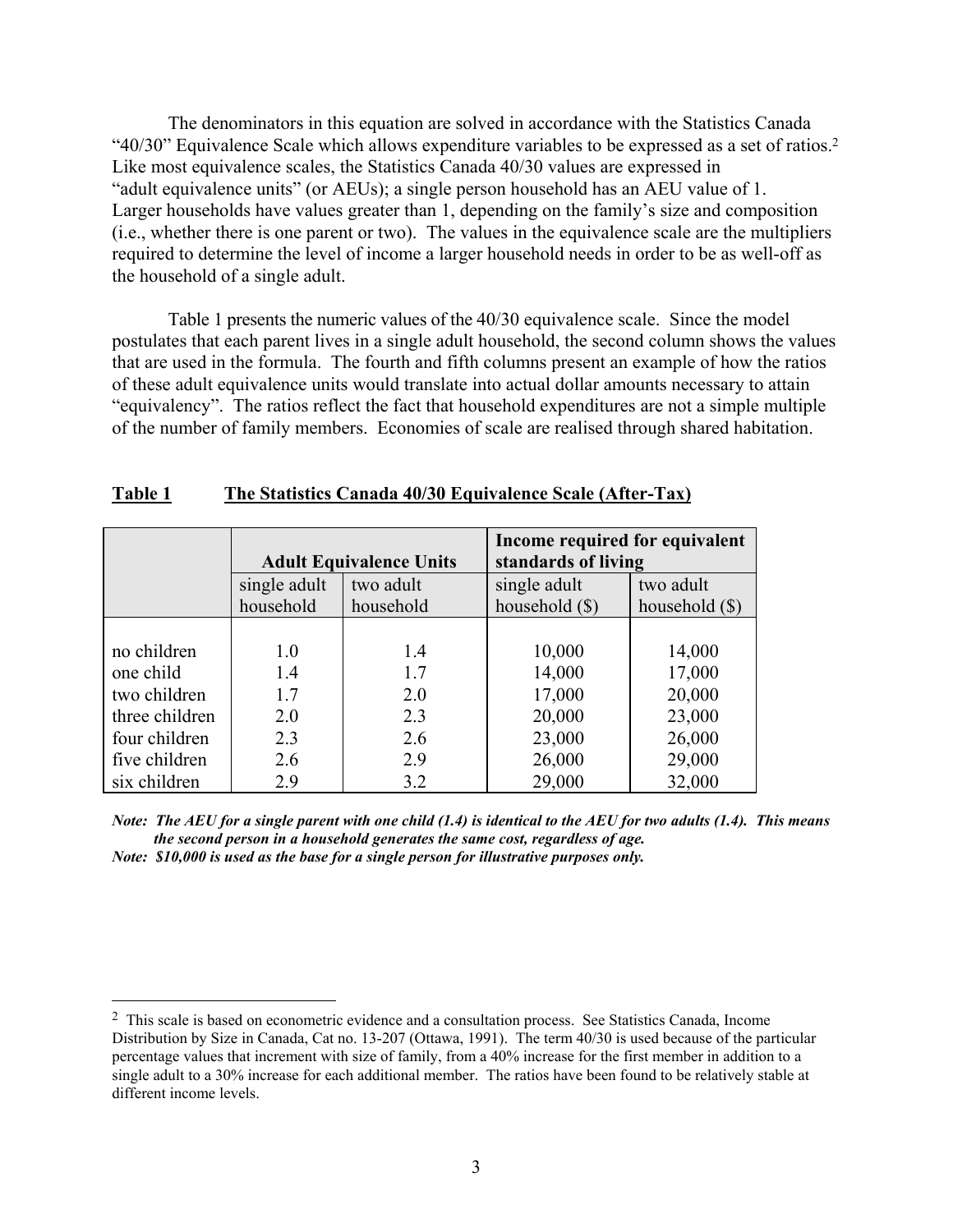Using the equivalence scale concept for the denominators in the basic equation (page 2), where AEU is the abbreviation for adult equivalence unit, the expression becomes:

$$
\frac{income_{pp} - taxes_{pp} - table amount}{AEU for the paying parent} = \frac{income_{RP} - taxes_{RP} + table amount}{AEU for the receiving parent AND children}
$$

Substituting the known value of the equivalence unit  $(AEU_{PP})$  for the paying parent single adult, the expression becomes:

$$
\frac{income_{pp} - taxes_{pp} - table\ amount}{1.0} = \frac{income_{RP} - taxes_{RP} + table\ amount}{AEU\ for\ the\ receiving\ parent\ AND\ children}
$$

As stated earlier, the objective is to determine the amount that must be transferred from the one household to the other in order to make them "equally well off", that is, the child support table amount. Using the term  $AEU_{RP}$  for the denominator on the right hand side of the above equation and solving for the variable **table amount,** the expression becomes:

TABLE AMOUNT = 
$$
\frac{[(AEU_{RP})(income_{PP} - taxes_{PP})]-(income_{RP} - taxes_{RP})}{1.0 + AEU_{RP}}
$$

If there are two children with the receiving parent, using the equivalence table on page 3, the value of  $AEU_{RP}$  is 1.7 and the expression becomes:

TABLE AMOUNT = 
$$
\frac{1.7(income_{PP} - taxes_{PP}) - (income_{RP} - taxes_{RP})}{2.7}
$$

In generating the table amounts, income level by income level, the formula actually makes the income<sub>PP</sub> and the income<sub>RP</sub> equal, in keeping with the technical assumption of the model. Based on the equation, the formula produces a set of tables for each province/territory, by income level and by number of children up to a total of six children. As explained, the "number of children" variable is accommodated through the equivalence scale. The province/territory variable is required because each province/territory has its own taxing formula.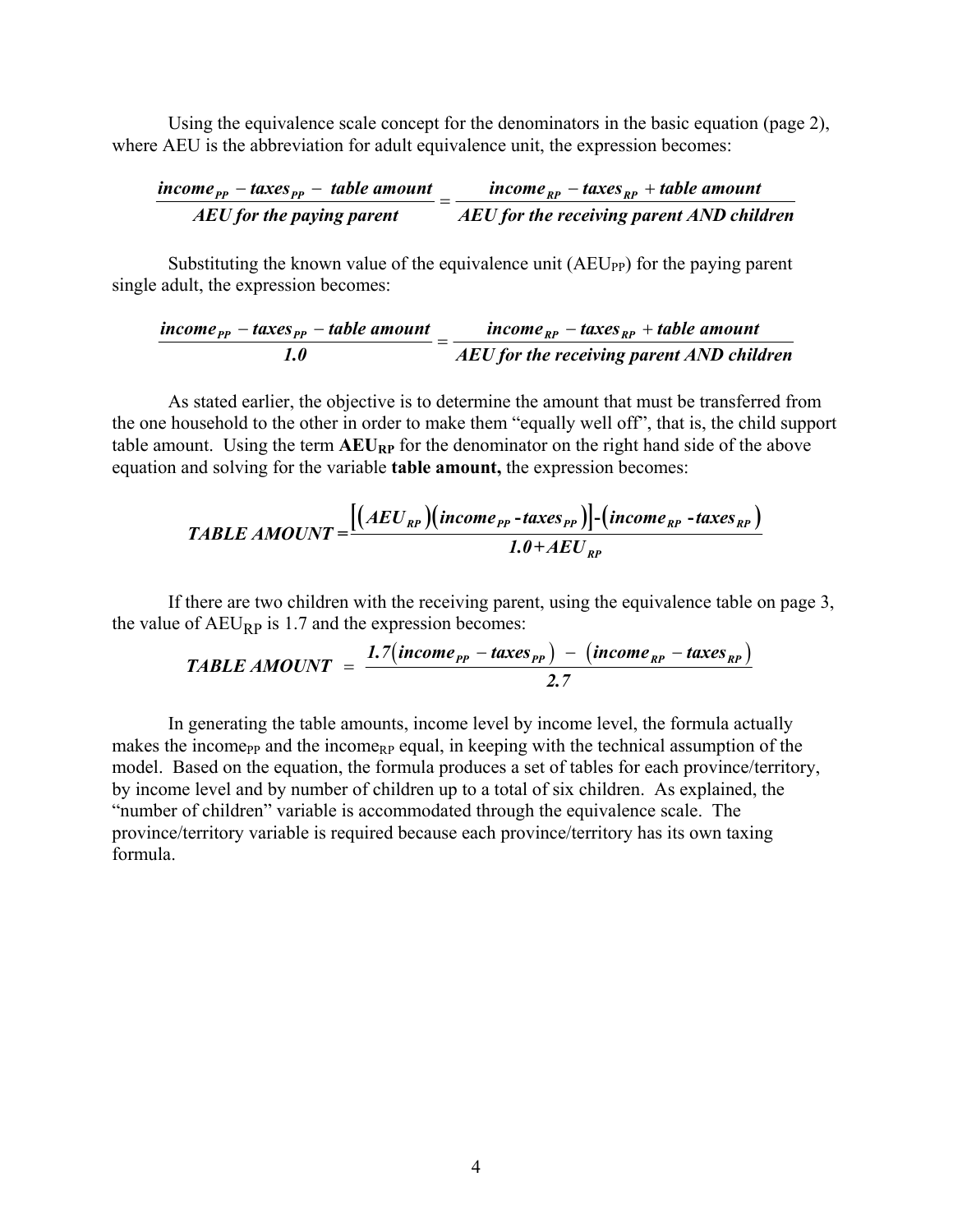### **4.0 INCOME**

In the Federal Child Support Guidelines, income is defined under Sections 15 to 20. For the majority of cases, "income" will be similar to "Total Income" from line 150 of the Revenue Canada T1 General form. However, that amount may have to be adjusted by the requirements of Schedule III of the guidelines that take into account certain deductions and inclusions deemed to be fair when applied to child support circumstances. In the formula used to generate the tables, the values are based on the guidelines' definition of income.

### **5.0 TAX VARIABLES**

Generally speaking, the formula uses those tax calculations, deductions and credits that apply to all employees. Included are Employment Insurance (EI) premiums, Canada Pension Plan/Québec Pension Plan (CPP/QPP) contributions and the Goods and Services Tax (GST) credits for both parents. Not included are discretionary actions on the part of tax-payers, such as charitable donations, RRSP savings and political contributions. Also omitted are factors which are not discretionary, but are specific to a situation, such as deductions for union dues, or allowances for disabilities, dependent relatives, and other special circumstances.

Not included in the calculation of the receiving parent's taxes are the federal Child Tax Benefit and the GST rebate for children. These are deemed to be the government's contribution to children and not available as income to the receiving parent. The only difference in tax calculations between the two parents is the inclusion, in the calculations for the receiving parent, of the federal "equivalent-to-spouse" deduction and certain provincial tax reductions and credits. For details on federal and provincial/territorial tax parameters used in the formula, see Appendix 1.

### **6.0 MODIFICATION TO THE FORMULA FOR BASIC NEEDS**

It is recognised that all persons have basic needs that must be met. If the formula does not take this into account, persons could begin paying child support on the first dollar earned. Therefore, the first modification to the formula incorporates an amount required to allow for the self-support of the paying parent. This basic need amount, termed "self-support reserve", is an amount deemed to be required for a minimal standard of living for a single adult. It is used as the starting point for child support responsibility.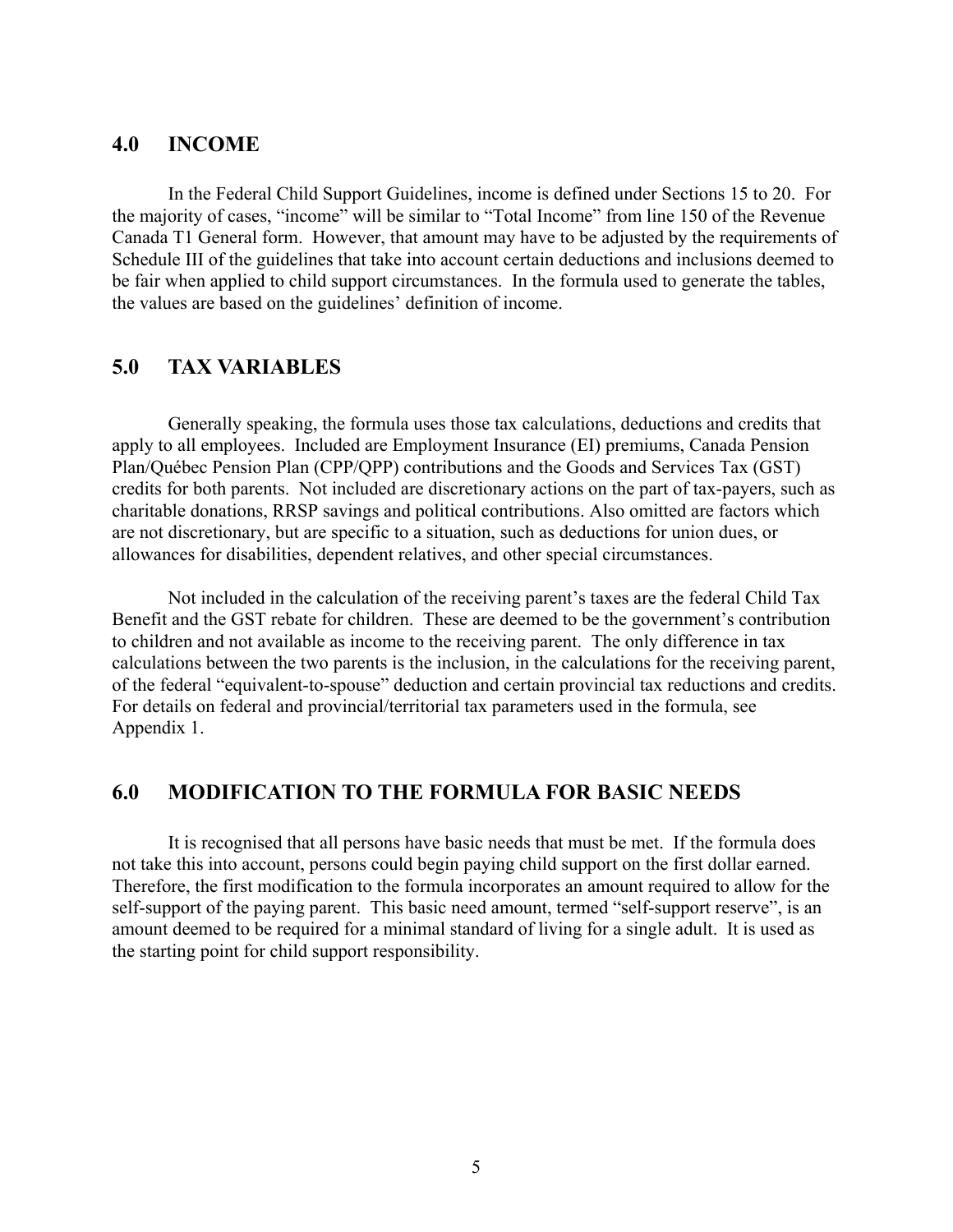The self-support reserve concept is used here solely to determine the level of income at which a parent would begin to pay child support. The chosen cut-off was a modification of the federal income tax basic personal non-refundable tax credit which represents the income threshold for payment of federal income tax.. This threshold reflects what society deems to be the minimum income necessary for individuals to look after their own needs. It is national in scope, is close to the average social assistance available to single persons across Canada and is thus a credible choice as the minimum income needed to meet basic needs. In determining the child support table amounts, the self-support reserve is defined as the federal basic personal amount plus the necessary standard employment deductions of EI contributions and CPP/QPP premiums. For 1997, the selfsupport reserve is \$6,730.<sup>3</sup> An income above this amount will normally be subject to child support payments.

### **7.0 MODIFICATION TO THE FORMULA AT LOW INCOME LEVELS**

A "marginal capping rate" is added at lower income levels to ensure that the amount of child support does not constitute a disincentive to working for a higher income which would simply increase tax and child support obligations, leaving little or no improvement in the payer's financial state. Paying parents with incomes below the self-support reserve do not have to pay child support. Unless the formula is modified to prevent it, those earning a single dollar above that threshold could be required to make child support payments of several hundreds of dollars. In order to avoid such discontinuities, a special adaptation was made to the formula so that the transition from \$0 payment to "full" payment would be gradual.

In this low income transition zone, the formula was adjusted so that the paying parent keeps a proportion of earnings above the self-support reserve amount.4 The rates which determine the amount the parent keeps vary with the number of children. The numerical details of how the transition is accomplished are shown in table 2.

| Number of children | % of each earned dollar above the self<br>support reserve and under the ceiling of<br>the transition zone that the paying parent | Marginal Capping<br>Rate -- Maximum for<br>Taxes and Child |
|--------------------|----------------------------------------------------------------------------------------------------------------------------------|------------------------------------------------------------|
|                    | retains (in the transition zone).                                                                                                | <b>Support Combined</b>                                    |
|                    | 40%                                                                                                                              | 60%                                                        |
|                    | 35%                                                                                                                              | 65%                                                        |
|                    | 30%                                                                                                                              | 70%                                                        |
|                    | 25%                                                                                                                              | 75%                                                        |

### **Table 2 Marginal Capping Rates in the Transition Zone**

 $\overline{a}$ 

<sup>&</sup>lt;sup>3</sup> The provinces/territories were asked if this was an acceptable "minimum" income level for the self-support reserve. All except the Yukon, responded in the affirmative. The Yukon self-support reserve was set at \$8,940.

<sup>4</sup> The upper limit of the "transition zone" is a function of the number of children and the province/territory. For one child, the limit is approximately \$10,000; for two children, \$13,500; for three, \$17,000; and for four, five and six, the upper limit can vary considerably, depending on the specific provincial/territorial tax scheme.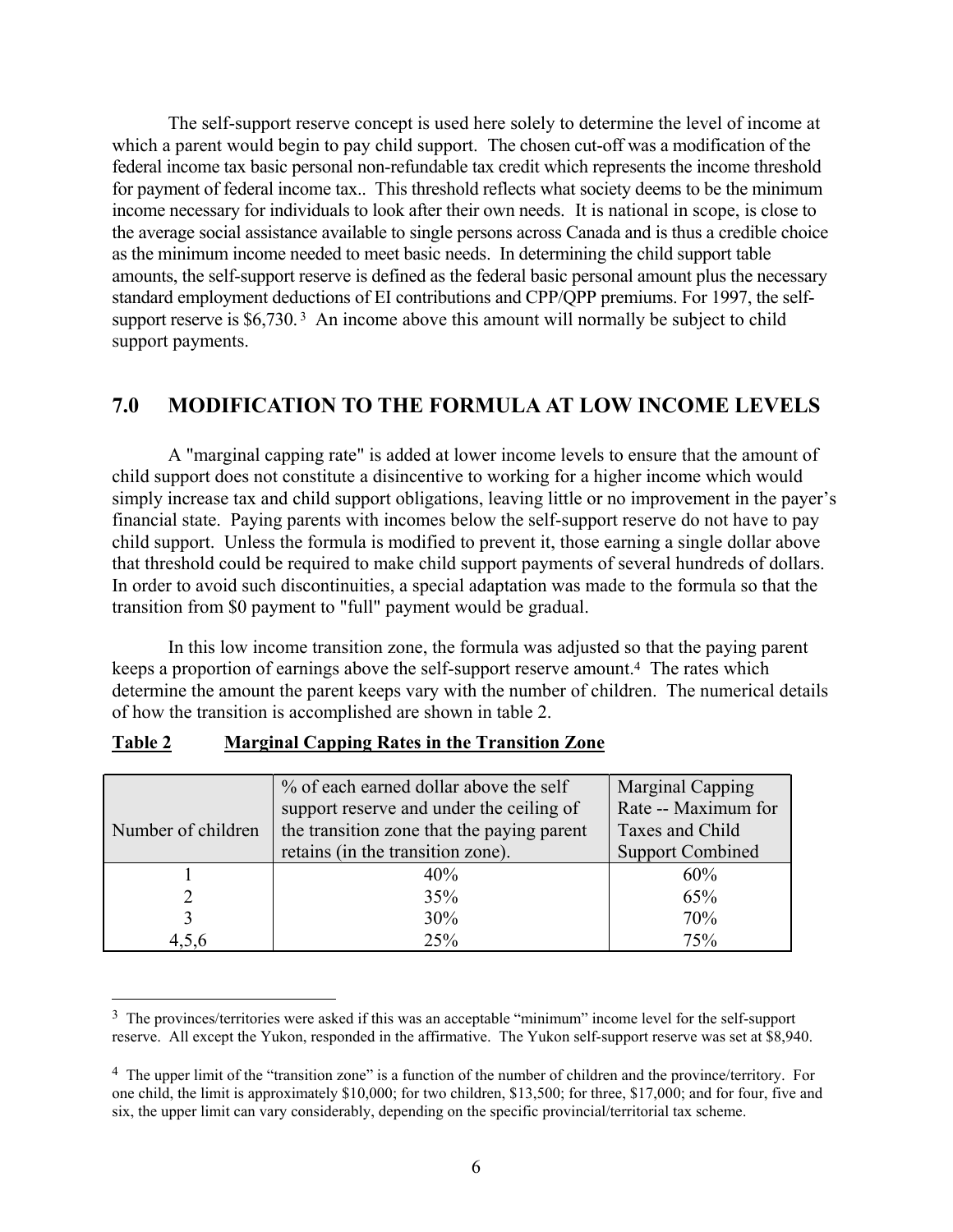As shown in Table 2, a paying parent with one child and an income within the transition zone would keep the self-support reserve amount plus forty cents for each dollar earned above the self support reserve amount. The other sixty cents would be divided between taxes and child support.

Figure 2 illustrates the impact of the marginal capping mechanism. The horizontal axis is the paying parent's income in the low-income range up to \$20,000. The vertical axis represents the table amount for two children in Ontario. The two curves show the contrasting amounts for the capped version of the formula and for the non-capped version.



### **Figure 2 Effect of Capping Versus No-Capping on Child Support Table Amounts**

As can be seen, the amounts without capping would increase dramatically once income exceeds the self-support reserve amount. In fact, at an income of about \$7,000, a paying parent could be paying close to \$2,000 a year. On the other hand, with capping, the amounts increase gradually. For the payer, this realistically takes into account basic needs, taxes to be paid on additional income and the obligation to pay child support.

### **8.0 MODIFICATION TO THE FORMULA TO SMOOTH THE CURVE**

Because of the manner in which certain provincial/territorial tax functions come into play at different income levels, the curve of the table amounts was not always unidirectional as income increased. Within restricted ranges, some very slight discontinuities required smoothing in order to ensure that amounts never decreased with increasing income.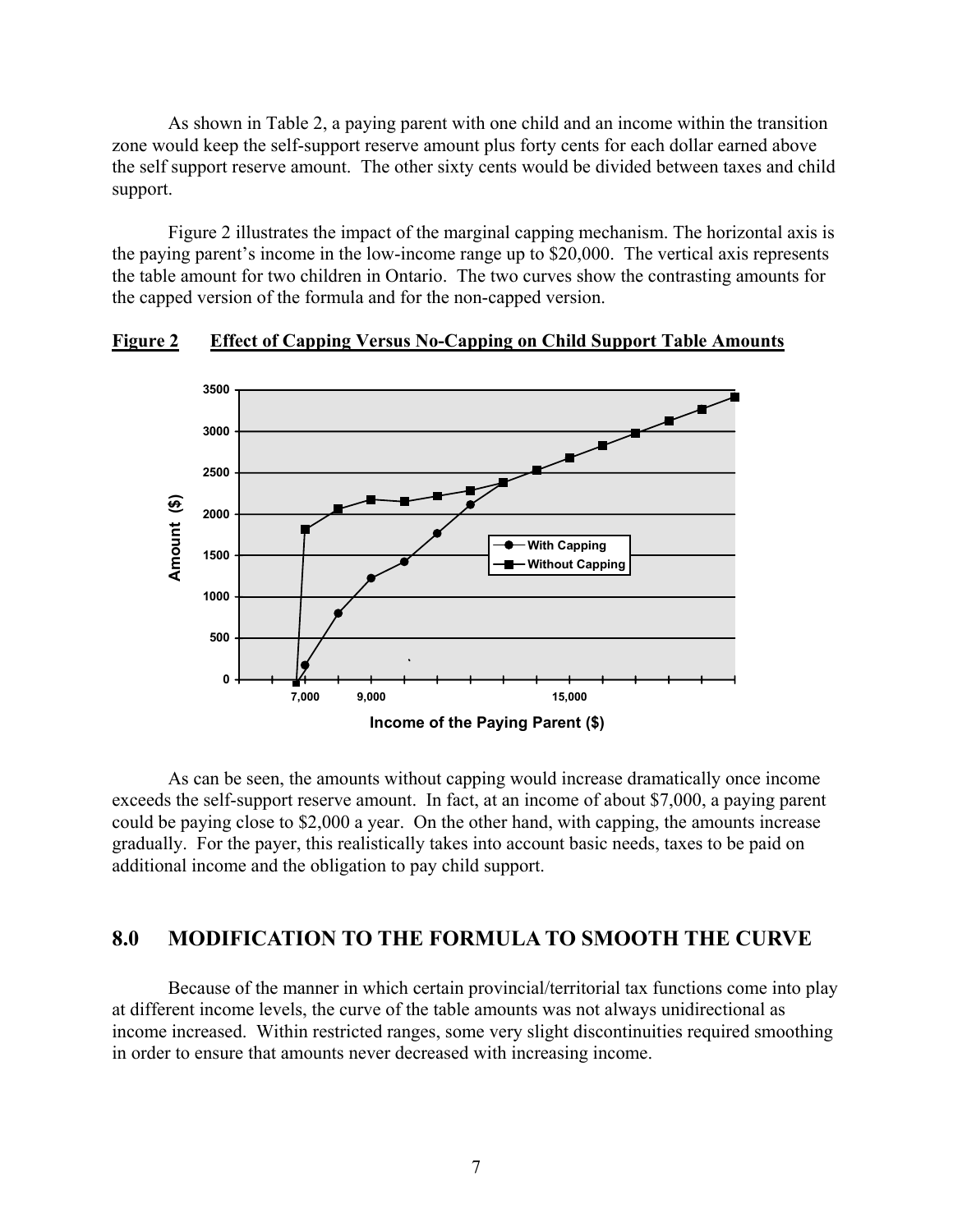### **9.0 USE OF THE CHILD SUPPORT TABLES**

An excerpt from the official Federal Child Support Tables and instructions for determining child support amounts can be found in Appendix 2. The formula generates the award amounts by province/territory, by income of the payer and by number of children, up to six children. The tables are specific to the jurisdiction because of differences in provincial/territorial tax parameters. Income intervals of \$1000, with an interpolation factor between intervals, are used in the official guidelines.<sup>5</sup> For each province/territory, there is a single page for each "family size", based on the number of eligible children of the marriage for whom support is to be paid. The province/territory is determined by the residence of the paying parent.6 The "number of children" variable is the number of children of the marriage living with the receiving parent.

In cases of split custody, where each parent has sole custody of one or more children, the mother will be the paying parent for each child in the father's custody and the father will be the paying parent for each child in the mother's custody. Table amounts are found separately for each payer, based on the payer's income and the number of children in the custody of the other parent. The difference between the two table values is the amount to be paid by one parent to the other parent.

### **10.0 UPDATING THE TABLES**

 $\overline{a}$ 

The Federal Child Support Guidelines that include the table amounts were implemented on 1 May 1997. The Department of Justice Canada will be monitoring any changes in tax parameters or legislation that may materially change table amounts.

<sup>5</sup> For ease of use, simplified tables with intervals of \$100 (not shown in this report), have also been published. The Federal Child Support Guidelines and the simplified tables are available at the Department of Justice Canada website: http://canada.justice.gc.ca.

<sup>6</sup> There are exceptions to this rule, such as when the payer's place of residence is outside of Canada. Please refer to the Federal Child Support Guidelines for details.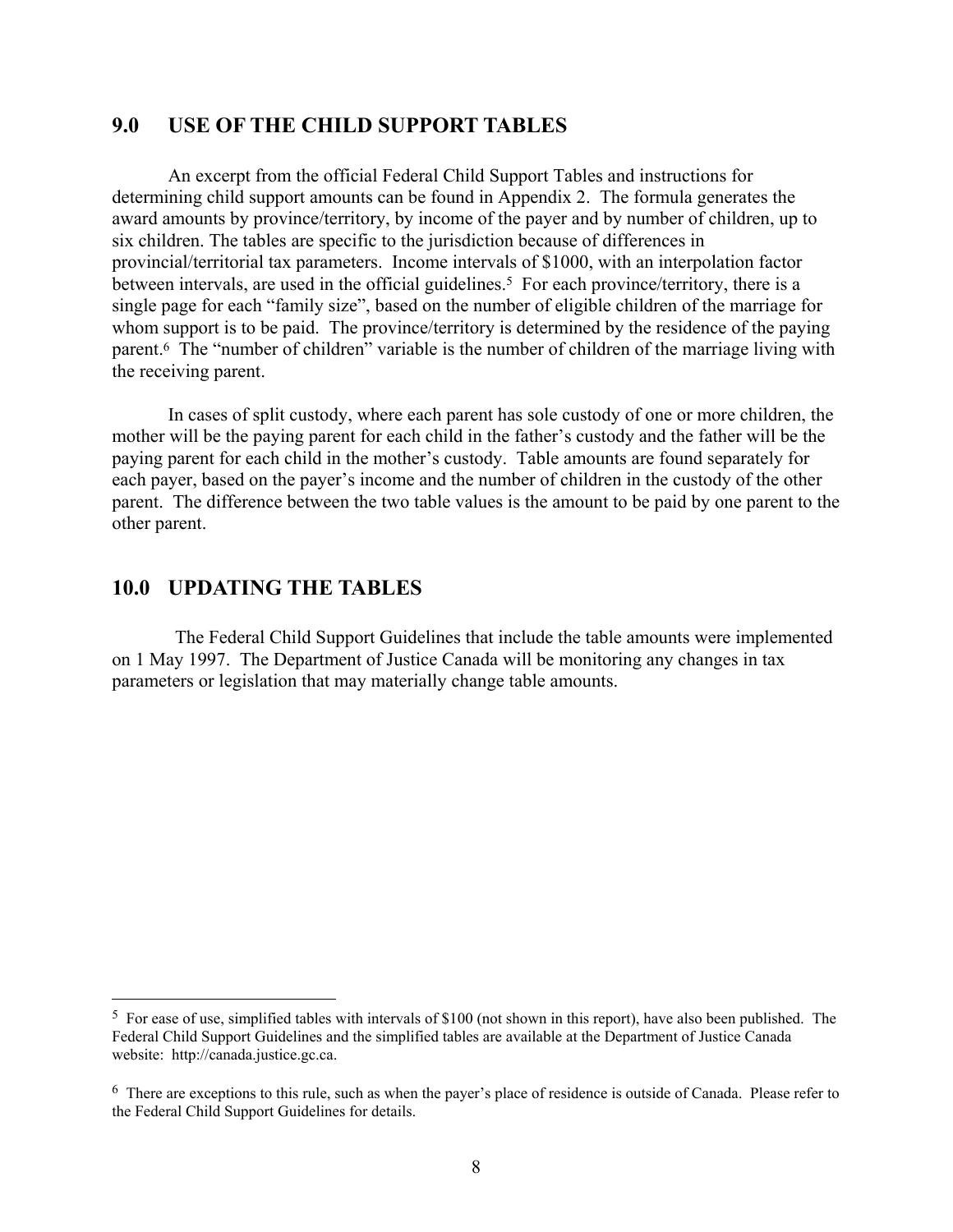Appendix 1 **Appendix 1**

### FEDERAL, PROVINCIAL AND TERRITORIAL TAX PARAMETERS **FEDERAL, PROVINCIAL AND TERRITORIAL TAX PARAMETERS USED IN FORMULA**

| · Equivalent-to-spouse non-<br>(assuming housing costs at<br>or parent portion only<br>refundable tax credit<br>· Basic personal non-<br>30% of net income)<br>receiving parent<br>Clawback is a function of net<br>EI (formerly UIC) premiums<br>CPP/QPP contributions and<br>Reduces or eliminates the<br>taxpayers with dependent<br>A function of number of<br>Increased reduction for<br>amount of Ontario tax<br>otherwise payable<br>family income<br>children<br>children<br>• Surtax 1: as a percentage of basic<br>• Surtax 1: when the provincial tax<br>$\bullet$ Surtax 2: when the provincial tax<br>When the provincial tax reaches a<br>When the provincial tax reaches a<br>When the provincial tax reaches a<br>When the provincial tax reaches a<br>• Surtax 2: after the basic federal<br>tax reaches a certain threshold<br>reaches a certain threshold<br>reaches a second, higher<br>certain threshold<br>certain threshold<br>certain threshold<br>certain threshold<br>federal tax<br>threshold<br>· Federal abatement<br>· Quebec provincial<br>As a percentage of<br>As a percentage of<br>As a percentage of<br>As a percentage of<br>basic federal tax<br>As a percentage of<br>Basic federal tax<br>basic federal tax<br>basic federal tax<br>basic federal tax<br>basic federal tax<br>taxes<br>New Brunswick<br>Newfoundland<br>Prince Edward<br>Nova Scotia<br>Ontario<br>Quebec<br>Federal<br>Island | Jurisdiction | <b>Basic Tax</b> | Flat Rate Tax | Surtax | <b>Tax Reduction</b> | Tax Credits                    |
|----------------------------------------------------------------------------------------------------------------------------------------------------------------------------------------------------------------------------------------------------------------------------------------------------------------------------------------------------------------------------------------------------------------------------------------------------------------------------------------------------------------------------------------------------------------------------------------------------------------------------------------------------------------------------------------------------------------------------------------------------------------------------------------------------------------------------------------------------------------------------------------------------------------------------------------------------------------------------------------------------------------------------------------------------------------------------------------------------------------------------------------------------------------------------------------------------------------------------------------------------------------------------------------------------------------------------------------------------------------------------------------------------------------------------------------|--------------|------------------|---------------|--------|----------------------|--------------------------------|
|                                                                                                                                                                                                                                                                                                                                                                                                                                                                                                                                                                                                                                                                                                                                                                                                                                                                                                                                                                                                                                                                                                                                                                                                                                                                                                                                                                                                                                        |              |                  |               |        |                      | • GST tax credits for adult,   |
|                                                                                                                                                                                                                                                                                                                                                                                                                                                                                                                                                                                                                                                                                                                                                                                                                                                                                                                                                                                                                                                                                                                                                                                                                                                                                                                                                                                                                                        |              |                  |               |        |                      |                                |
|                                                                                                                                                                                                                                                                                                                                                                                                                                                                                                                                                                                                                                                                                                                                                                                                                                                                                                                                                                                                                                                                                                                                                                                                                                                                                                                                                                                                                                        |              |                  |               |        |                      |                                |
|                                                                                                                                                                                                                                                                                                                                                                                                                                                                                                                                                                                                                                                                                                                                                                                                                                                                                                                                                                                                                                                                                                                                                                                                                                                                                                                                                                                                                                        |              |                  |               |        |                      | refundable tax credit for the  |
|                                                                                                                                                                                                                                                                                                                                                                                                                                                                                                                                                                                                                                                                                                                                                                                                                                                                                                                                                                                                                                                                                                                                                                                                                                                                                                                                                                                                                                        |              |                  |               |        |                      |                                |
|                                                                                                                                                                                                                                                                                                                                                                                                                                                                                                                                                                                                                                                                                                                                                                                                                                                                                                                                                                                                                                                                                                                                                                                                                                                                                                                                                                                                                                        |              |                  |               |        |                      |                                |
|                                                                                                                                                                                                                                                                                                                                                                                                                                                                                                                                                                                                                                                                                                                                                                                                                                                                                                                                                                                                                                                                                                                                                                                                                                                                                                                                                                                                                                        |              |                  |               |        |                      |                                |
|                                                                                                                                                                                                                                                                                                                                                                                                                                                                                                                                                                                                                                                                                                                                                                                                                                                                                                                                                                                                                                                                                                                                                                                                                                                                                                                                                                                                                                        |              |                  |               |        |                      |                                |
|                                                                                                                                                                                                                                                                                                                                                                                                                                                                                                                                                                                                                                                                                                                                                                                                                                                                                                                                                                                                                                                                                                                                                                                                                                                                                                                                                                                                                                        |              |                  |               |        |                      |                                |
|                                                                                                                                                                                                                                                                                                                                                                                                                                                                                                                                                                                                                                                                                                                                                                                                                                                                                                                                                                                                                                                                                                                                                                                                                                                                                                                                                                                                                                        |              |                  |               |        |                      |                                |
|                                                                                                                                                                                                                                                                                                                                                                                                                                                                                                                                                                                                                                                                                                                                                                                                                                                                                                                                                                                                                                                                                                                                                                                                                                                                                                                                                                                                                                        |              |                  |               |        |                      |                                |
|                                                                                                                                                                                                                                                                                                                                                                                                                                                                                                                                                                                                                                                                                                                                                                                                                                                                                                                                                                                                                                                                                                                                                                                                                                                                                                                                                                                                                                        |              |                  |               |        |                      |                                |
|                                                                                                                                                                                                                                                                                                                                                                                                                                                                                                                                                                                                                                                                                                                                                                                                                                                                                                                                                                                                                                                                                                                                                                                                                                                                                                                                                                                                                                        |              |                  |               |        |                      |                                |
|                                                                                                                                                                                                                                                                                                                                                                                                                                                                                                                                                                                                                                                                                                                                                                                                                                                                                                                                                                                                                                                                                                                                                                                                                                                                                                                                                                                                                                        |              |                  |               |        |                      |                                |
|                                                                                                                                                                                                                                                                                                                                                                                                                                                                                                                                                                                                                                                                                                                                                                                                                                                                                                                                                                                                                                                                                                                                                                                                                                                                                                                                                                                                                                        |              |                  |               |        |                      |                                |
|                                                                                                                                                                                                                                                                                                                                                                                                                                                                                                                                                                                                                                                                                                                                                                                                                                                                                                                                                                                                                                                                                                                                                                                                                                                                                                                                                                                                                                        |              |                  |               |        |                      |                                |
|                                                                                                                                                                                                                                                                                                                                                                                                                                                                                                                                                                                                                                                                                                                                                                                                                                                                                                                                                                                                                                                                                                                                                                                                                                                                                                                                                                                                                                        |              |                  |               |        |                      |                                |
|                                                                                                                                                                                                                                                                                                                                                                                                                                                                                                                                                                                                                                                                                                                                                                                                                                                                                                                                                                                                                                                                                                                                                                                                                                                                                                                                                                                                                                        |              |                  |               |        |                      | Property and sales tax credits |
|                                                                                                                                                                                                                                                                                                                                                                                                                                                                                                                                                                                                                                                                                                                                                                                                                                                                                                                                                                                                                                                                                                                                                                                                                                                                                                                                                                                                                                        |              |                  |               |        |                      |                                |
|                                                                                                                                                                                                                                                                                                                                                                                                                                                                                                                                                                                                                                                                                                                                                                                                                                                                                                                                                                                                                                                                                                                                                                                                                                                                                                                                                                                                                                        |              |                  |               |        |                      |                                |
|                                                                                                                                                                                                                                                                                                                                                                                                                                                                                                                                                                                                                                                                                                                                                                                                                                                                                                                                                                                                                                                                                                                                                                                                                                                                                                                                                                                                                                        |              |                  |               |        |                      |                                |
|                                                                                                                                                                                                                                                                                                                                                                                                                                                                                                                                                                                                                                                                                                                                                                                                                                                                                                                                                                                                                                                                                                                                                                                                                                                                                                                                                                                                                                        |              |                  |               |        |                      |                                |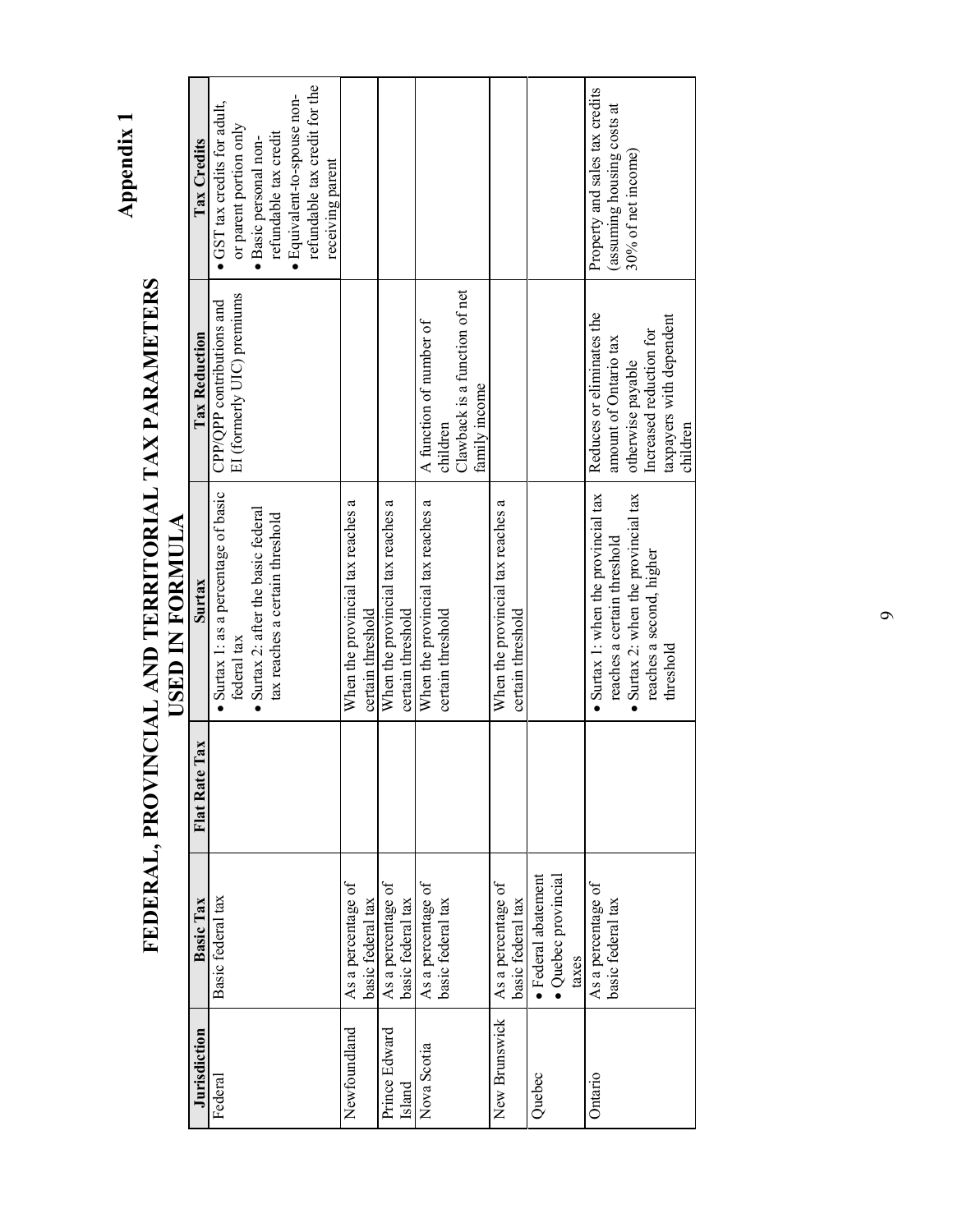Appendix 1 **Appendix 1**

### FEDERAL, PROVINCIAL AND TERRITORIAL TAX PARAMETERS **FEDERAL, PROVINCIAL AND TERRITORIAL TAX PARAMETERS** USED IN FORMULA **USED IN FORMULA**

| <b>Jurisdiction</b> | Basic Tax          | Flat Rate Tax           | Surtax                                      | <b>Tax Reduction</b>          | Tax Credits                   |
|---------------------|--------------------|-------------------------|---------------------------------------------|-------------------------------|-------------------------------|
| Manitoba            | As a percentage of | "Manitoba net           | Surtax (with reductions for basic,          | Tax reduction: with basic,    | · Cost-of-living tax credit   |
|                     | basic federal tax  | income tax": flat       | for equivalent-to-spouse and for            | equivalent-to-spouse and      | • Property tax credit         |
|                     |                    | rate tax on federal     | children) based on the Manitoba             | child components              | (assuming housing costs at    |
|                     |                    | net income              | net income tax                              | Clawback based on the         | 30% of net income)            |
|                     |                    |                         |                                             | Manitoba net income tax       |                               |
| Saskatchewan        | As a percentage of | <b>Based</b> on federal | • Surtax 1: when the provincial tax         | Reduction for self            |                               |
|                     | basic federal tax  | net income              | reaches a certain threshold [Note:          | (sometimes referred to as the |                               |
|                     |                    |                         | technically, the threshold is               | sales tax amount) and         |                               |
|                     |                    |                         | sometimes described as \$0, but             | reductions for equivalent-to- |                               |
|                     |                    |                         | the first \$150 (in 1997) are not           | spouse and for children       |                               |
|                     |                    |                         | payable, so this is the equivalent          | Clawback based on net         |                               |
|                     |                    |                         | of a threshold]                             | income                        |                               |
|                     |                    |                         | $\bullet$ Surtax 2: when the provincial tax |                               |                               |
|                     |                    |                         | reaches a second, higher                    |                               |                               |
|                     |                    |                         | threshold                                   |                               |                               |
| Alberta             | As a percentage of | Based on taxable        | • When provincial tax reaches a             | Reduction which decreases     |                               |
|                     | basic federal tax  | income                  | certain threshold                           | as a function of provincial   |                               |
|                     |                    |                         |                                             | tax payable                   |                               |
|                     |                    |                         |                                             | Reduction only applies when   |                               |
|                     |                    |                         |                                             | tax payable is below a fixed  |                               |
|                     |                    |                         |                                             | low amount                    |                               |
| British             | As a percentage of |                         | • Surtax 1: when provincial tax             | Surtax reduction for          | Sales tax credit and clawback |
| Columbia            | basic federal tax  |                         | reaches a certain threshold                 | equivalent-to-spouse and for  |                               |
|                     |                    |                         | • Surtax 2: when provincial tax             | children                      |                               |
|                     |                    |                         | reaches a second, higher                    |                               |                               |
|                     |                    |                         | threshold                                   |                               |                               |
| Yukon               | As a percentage of |                         | When territorial tax reaches a              |                               |                               |
|                     | basic federal tax  |                         | certain threshold                           |                               |                               |
| Northwest           | As a percentage of |                         |                                             |                               | Cost-of-living tax credit     |
| Territories         | basic federal tax  |                         |                                             |                               | based on net income           |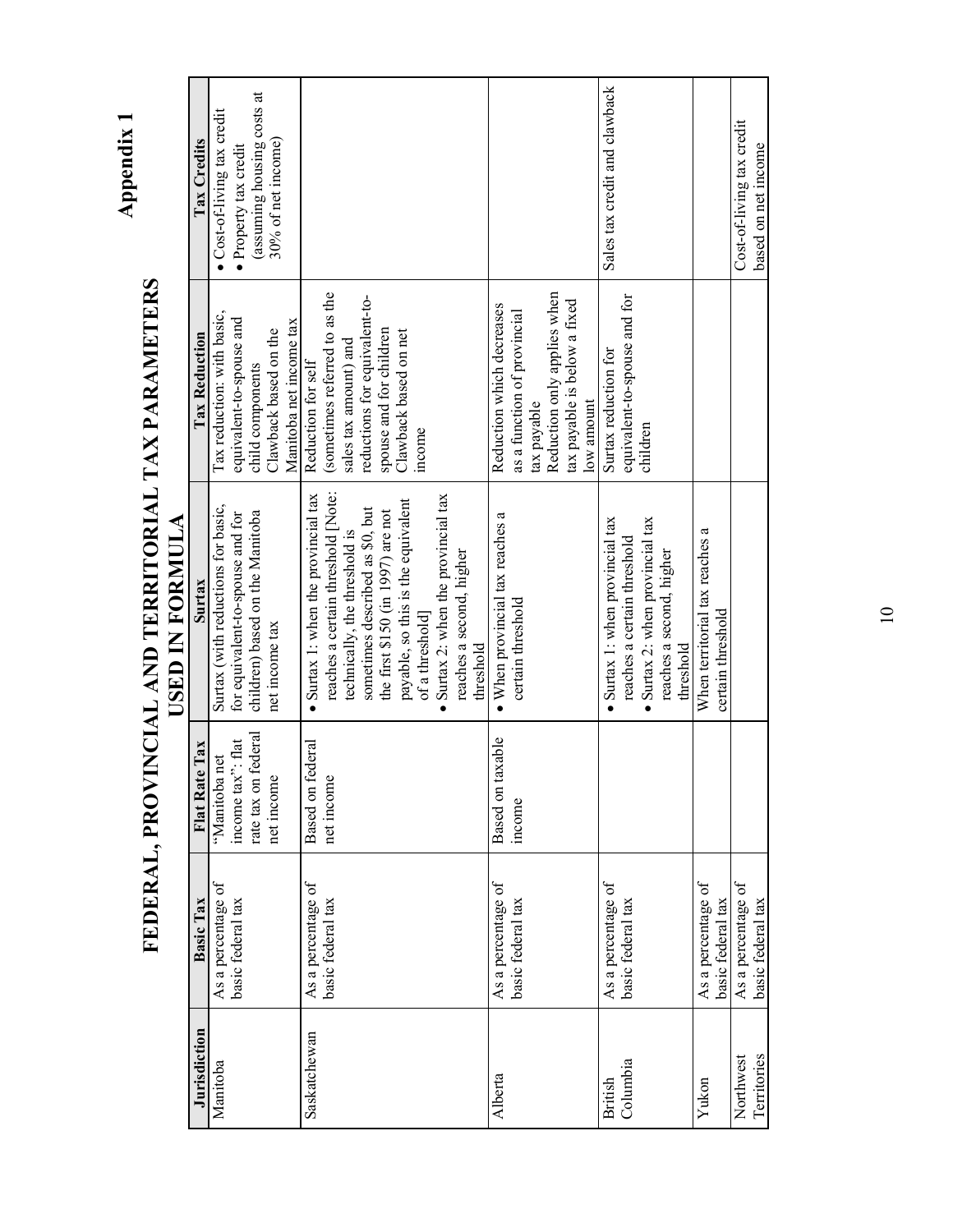### **SAMPLE TABLES GENERATED BY THE FORMULA**

The attached set of tables for the province of Manitoba is an excerpt from the full set of tables in the Federal Child Support Guidelines. The child support amount is found by first selecting the correct table page for the number of children and the correct income interval represented by rows on the page. The table for six children is used for families with more than six children. Where the income is above the lower limit of a row's income range, the amount of child support is calculated by adding, to the award amount for the row, an interpolation value based on the dollar amount of income above the lower limit.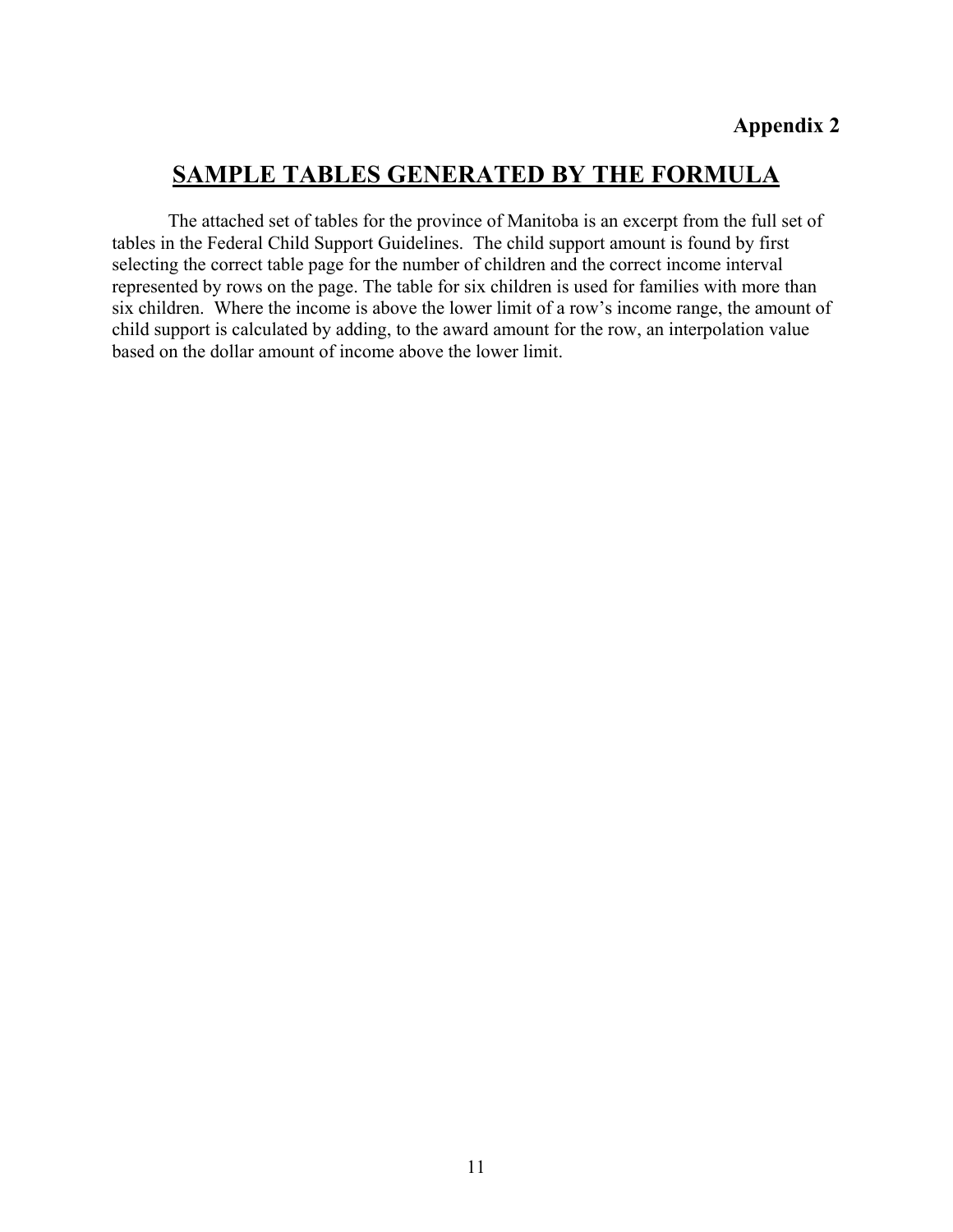| No. of Children/N <sup>bre</sup> d'enfants: $\bm{OneUn}$ |                                    |                       | of Income over<br>dépassant<br>du revenu | 103000 | 104000<br>105000 | 106000             | 107000         | 108000 | 109000 | 10000        | 11000  | 112000       | 13000<br>14000                   | 115000 | 16000  | 17000  | 18000  | 19000 | 21000<br>20000  | 22000        | 123000 | 24000 | 25000 | 26000  | 127000 | 128000<br>129000 | 30000          | 31000 | 132000       | 34000<br>33000 | 135000         | 136000 | 37000  | 38000  | 39000<br>140000 | 141000 | 142000 | 143000     | 144000         | 145000 | 146000 | 147000            | 148000 | 149000<br>150000 |                     |
|----------------------------------------------------------|------------------------------------|-----------------------|------------------------------------------|--------|------------------|--------------------|----------------|--------|--------|--------------|--------|--------------|----------------------------------|--------|--------|--------|--------|-------|-----------------|--------------|--------|-------|-------|--------|--------|------------------|----------------|-------|--------------|----------------|----------------|--------|--------|--------|-----------------|--------|--------|------------|----------------|--------|--------|-------------------|--------|------------------|---------------------|
|                                                          | Monthly Award/                     | Paiement mensuel<br>Ģ | Plus<br>(%)                              | 0.69   | 0.69             | 0.69<br>0.69       | 0.69           | 0.69   | 0.69   | 0.69<br>0.69 |        | 0.69         | 0.69<br>0.69                     | 0.69   | 0.69   | 0.69   | 0.69   | 0.69  | 0.69            | 0.69         | 0.69   | 0.69  | 0.69  | 0.69   | 0.69   | 0.69<br>0.69     | 0.69           | 0.69  | 0.69<br>0.69 | 0.69           | 0.69           | 0.69   | 0.69   | 0.69   | 0.69<br>0.69    | 0.69   | 0.69   | 0.69       | 0.69           | 0.69   | 0.69   | 0.69              | 0.69   | 0.69<br>0.69     |                     |
|                                                          |                                    |                       | Basic Amount/<br>Montant de<br>base      |        | 784<br>791       | 798                | 805            | 812    | 819    | 826          | 833    | 839          | 846<br>853                       | 860    | 867    | 874    | 881    | 888   | 895<br>501      | 908          | 915    | 922   | 929   | 936    | 943    | 950              | 963<br>957     | 970   | 977          | 984<br>991     | 998            | 1005   | 1012   | 1019   | 1025<br>1032    | 1039   | 1046   | 1053       | 060            | 1067   | 1074   | 1081              | 1087   | 1101<br>094      |                     |
|                                                          |                                    |                       | ু∢                                       | 103999 | 104999           | 105999<br>106999   | 107999         | 108999 | 109999 | 110999       | 11999  | <b>12999</b> | 14999<br><b>I13999</b>           | 115999 | 116999 | 117999 | 118999 | 19999 | 20999<br>121999 | 22999        | 123999 | 24999 | 25999 | 126999 | 127999 | 28999<br>129999  | 30999          | 31999 | 32999        | 33999          | 34999<br>35999 | 36999  | 137999 | 38999  | 39999<br>140999 | 141999 | 142999 | 143999     | 144999         | 145999 | 146999 | 147999            | 148999 | 149999           | ou plus<br>greater/ |
|                                                          | $l$<br>Revenu                      | ⊕                     | From/<br>De                              | 103000 | 104000           | 105000<br>106000   | 107000         | 108000 | 09000  | 10000        | 111000 | 112000       | 14000<br>13000                   | 115000 | 16000  | 17000  | 118000 | 19000 | 21000<br>120000 | 122000       | 23000  | 24000 | 25000 | 26000  | 27000  | 28000<br>29000   | 30000          | 31000 | 32000        | 33000          | 34000<br>35000 | 36000  | 37000  | 138000 | 39000<br>40000  | 141000 | 142000 | 43000      | 144000         | 145000 | 146000 | 147000            | 148000 | 150000<br>149000 | ŏ                   |
|                                                          |                                    |                       | of Income over<br>du revenu<br>dépassant | 54000  | 55000<br>56000   | 57000              | 58000          | 59000  | 60000  | 61000        | 62000  | 63000        | 65000<br>64000                   | 66000  | 67000  | 68000  | 69000  | 70000 | 71000<br>72000  | 73000        | 74000  | 75000 | 76000 | 77000  | 78000  | 79000<br>80000   | 81000          | 82000 | 83000        | 84000<br>85000 | 86000          | 87000  | 88000  | 89000  | 90000<br>91000  | 92000  | 93000  | 94000      | 95000          | 96000  | 97000  | 98000             | 99000  | 101000<br>100000 | 102000              |
|                                                          | Paiement mensuel<br>Monthly Award/ | ⊕                     | Plus<br>(%)                              | 0.77   | 0.77             | 0.77<br>77<br>0.77 | 5.0            | 0.72   | 0.71   | 0.71         | 0.71   | 0.67         | 0.64<br>0.64                     | 0.66   | 0.69   | 0.69   | 0.69   | 0.69  | 0.69<br>0.69    | 0.69         | 0.69   | 0.69  | 0.69  | 0.69   | 0.69   | 0.69<br>0.69     | 0.69           | 0.69  | 0.69         | 0.69<br>0.69   | 0.69           | 0.69   | 0.69   | 0.69   | 0.69<br>0.69    | 0.69   | 0.69   | 0.69       | 0.69           | 0.69   | 0.69   | 0.69              | 0.69   | 0.69<br>0.69     | 0.69                |
|                                                          |                                    |                       | Basic Amount/<br>Montant de<br>base      | 436    | 444              | 460<br>452         | 467            | 475    | 482    | 489          | 496    | 503          | 510<br>517                       | 523    | 529    | 536    | 543    | 550   | 557             | 564<br>571   | 578    | 585   | 591   | 598    | 605    | 612<br>619       | 626            | 633   | 640          | 647            | 653<br>660     | 667    | 674    | 681    | 688<br>695      | 702    | 709    |            | $715$<br>$722$ | 729    |        | 736<br>743<br>750 |        | 757              | 764<br>771          |
|                                                          |                                    |                       | ু∢                                       | 54999  | 55999            | 56999              | 57999<br>58999 | 59999  | 60999  | 61999        | 62999  | 63999        | 65999<br>64999                   | 66999  | 67999  | 68999  | 69999  | 70999 | 72999<br>71999  | 73999        | 74999  | 75999 | 76999 | 77999  | 78999  | 79999            | 80999<br>81999 | 82999 | 83999        | 84999          | 85999<br>86999 | 87999  | 88999  | 89999  | 90999<br>91999  | 92999  | 93999  | 94999      | 95999          | 96999  | 97999  | 98999             | 99999  | 100999<br>101999 | 102999              |
|                                                          | Income/<br>Revenu                  | ⊕                     | From<br>De                               | 54000  | 55000            | 56000<br>57000     | 58000          | 59000  | 60000  | 61000        | 62000  | 63000        | 65000<br>64000                   | 66000  | 67000  | 68000  | 69000  | 70000 | 71000<br>72000  | 73000        | 74000  | 75000 | 76000 | 77000  | 78000  | 79000<br>80000   | 81000          | 82000 | 83000        | 84000<br>85000 | 86000          | 87000  | 88000  | 89000  | 90000<br>91000  | 92000  | 93000  | 94000      | 95000          | 96000  | 97000  | 98000             | 99000  | 101000<br>100000 | 102000              |
| ABLES FÉDÉRALES DE PENSIONS ALIMENTAIRES POUR ENFANTS    |                                    |                       | of Income over<br>dépassant<br>du revenu |        | 6730<br>7000     | 8000               | 9000           | 10000  | 11000  | 12000        | 13000  | 14000        | 5000<br>16000                    | 17000  | 18000  | 19000  | 20000  | 21000 | 22000<br>23000  | 24000        | 25000  | 26000 | 27000 | 28000  | 29000  | 30000<br>31000   | 32000          | 33000 | 34000        | 35000<br>36000 | 37000          | 38000  | 39000  | 40000  | 41000<br>42000  | 43000  | 44000  | 45000      | 46000          | 47000  | 48000  | 49000             | 50000  | 51000<br>52000   | 53000               |
|                                                          | Monthly Award/                     | Paiement mensuel<br>⊕ | Plus<br>(%)                              |        | 5.00             | 2.74<br>5.00       | 0.37           | 0.37   | 0.37   | 0.37         | 0.37   | 0.37         | 0.88<br>0.37                     | 0.88   | 0.88   | 0.93   | 0.93   | 0.98  | 1.03            | 1.03<br>1.03 | 1.02   | 0.96  | 0.96  | 0.97   | 0.89   | 0.68             | 0.68<br>0.75   | 0.75  | 0.75         | 0.82<br>0.85   | 0.85           | 0.81   | 0.82   | 0.77   | 0.77<br>0.77    | 0.77   | 0.77   | 77<br>0.77 | 5.0            | 77     | 77     | 77                | 0.77   | 0.77             | 77<br>77.0          |
|                                                          |                                    |                       | Basic Amount/<br>Montant de<br>base      | 0      | $\circ$          | යි<br>4            | $\overline{5}$ | 95     | 88     | 102          | 106    | 109          | $\frac{8}{2}$<br>$\overline{11}$ | 126    | 135    | 143    | 153    | 162   | 172<br>182      | 192          | 202    | 213   | 222   | 232    | 242    | 250              | 257<br>264     | 272   | 279          | 295            | 303            | 312    | 320    | 328    | 336<br>343      | 351    | 359    | 367        | 374            | 382    | 390    | 398               | 405    | 413              | 421<br>429          |
|                                                          |                                    |                       | ুৰ                                       | 6729   | 6999             | 7999<br>8999       | 9999           | 10999  | 11999  | 12999        | 13999  | 14999        | 16999<br>15999                   | 17999  | 18999  | 19999  | 20999  | 21999 | 22999<br>23999  | 24999        | 25999  | 26999 | 27999 | 28999  | 29999  | 30999            | 31999<br>32999 | 33999 | 34999        | 35999          | 36999<br>37999 | 38999  | 39999  | 40999  | 41999<br>42999  | 43999  | 44999  | 45999      | 46999          | 47999  | 48999  | 49999             | 50999  | 51999<br>52999   | 53999               |
|                                                          | Income/<br>Revenu                  | ⊕                     | From<br>൧ഀ                               | 0      | 6730             | 7000<br>8000       | 9000           | 0000   | 1000   | 2000         | 3000   | 4000         | 5000<br>6000                     | 17000  | 18000  | 19000  | 20000  | 21000 | 22000<br>23000  | 24000        | 25000  | 26000 | 27000 | 28000  | 29000  | 30000            | 31000<br>32000 | 33000 | 34000        | 35000          | 36000<br>37000 | 38000  | 39000  | 40000  | 41000<br>42000  | 43000  | 44000  | 45000      | 46000          | 47000  | 48000  | 49000             | 50000  | 51000<br>52000   | 53000               |

FEDERAL CHILD SUPPORT TABLES/<br>Table is existing at essence memorial and the contract of the first state of the decomposition of the contract of the contract of the contract of the contract of the contract of the contract o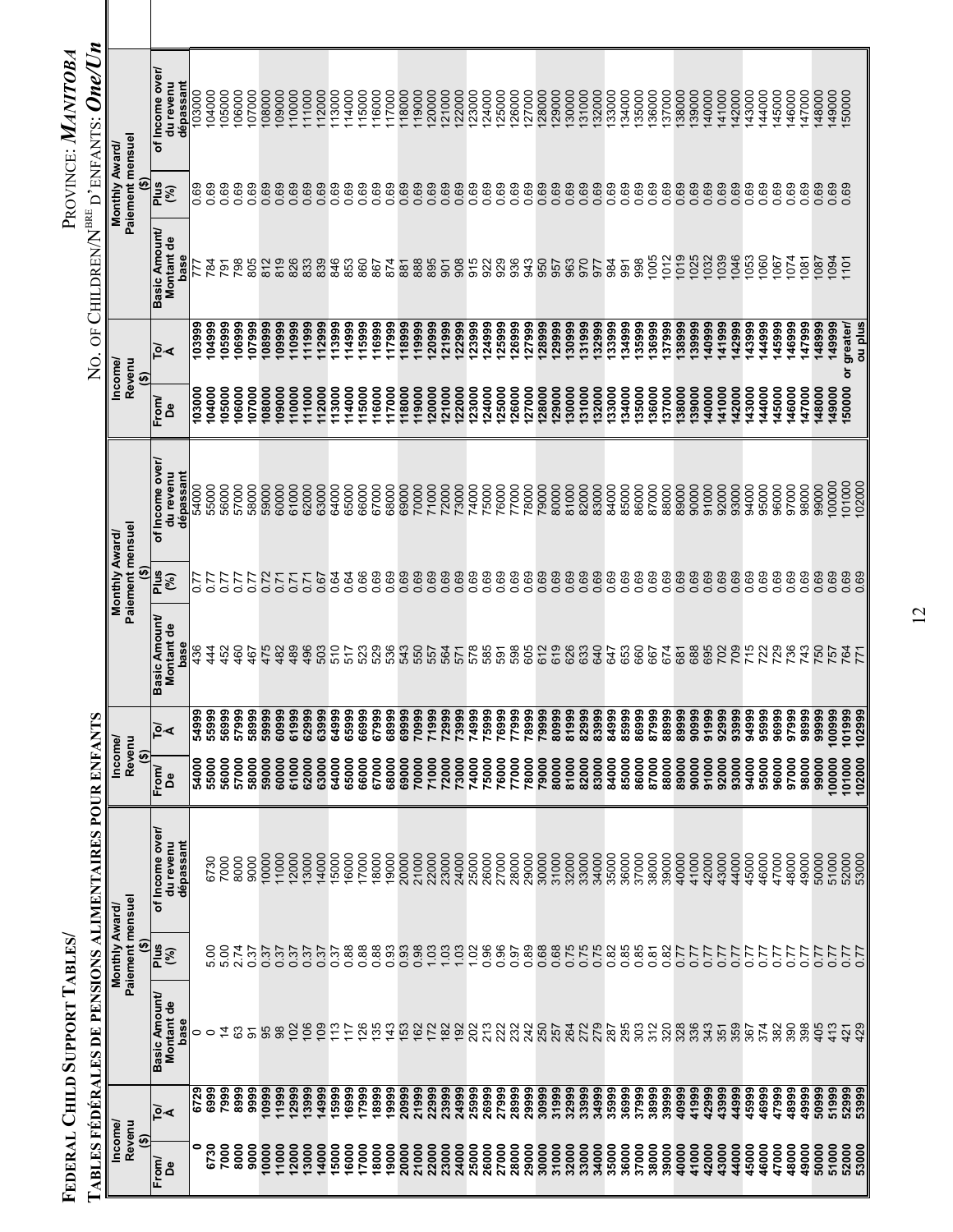| Income/        |                |                                            | Monthly Award/                   |                                           | Income/          |                          |                                            | Monthly Award                    |                                          |                  | Income                           |                                     | Monthly Award/                             |                                           |
|----------------|----------------|--------------------------------------------|----------------------------------|-------------------------------------------|------------------|--------------------------|--------------------------------------------|----------------------------------|------------------------------------------|------------------|----------------------------------|-------------------------------------|--------------------------------------------|-------------------------------------------|
| ⊕              | Revenu         |                                            | Paiement mensue<br>⊕             |                                           | Revenu<br>⊕      |                          |                                            | Paiement mensuel<br>⊕            |                                          |                  | Revenu<br>$\widehat{\mathbf{e}}$ |                                     | Paiement mensuel<br>$\widehat{\mathbf{e}}$ |                                           |
| From<br>മീ     | $\overline{P}$ | <b>Basic Amount/</b><br>Montant de<br>base | Plus<br>(%)                      | of Income over/<br>du revenu<br>dépassant | From/<br>å       | ō,                       | <b>Basic Amount/</b><br>Montant de<br>base | Plus<br>શ્રિ                     | of Income over<br>du revenu<br>dépassant | From<br>മീ       | ু⊲                               | Basic Amount/<br>Montant de<br>base | <b>Plus</b><br>શ્રિ                        | of Income over.<br>dépassant<br>du revenu |
| 0              | 6729           | 0                                          |                                  |                                           | 54000            | <b>999</b>               | 713                                        | $\overline{c}$                   | 54000                                    | 103000           | 103999                           | 1245                                | $\frac{5}{1}$                              | 103000                                    |
| 6730           | 6999           | $\circ$                                    | 5.42                             | 6730                                      | 55000            | 5999<br>เจ้ เจ้          | 725                                        | 20                               | 55000                                    | 104000           | 666701                           | 256                                 | Š                                          | 104000                                    |
| 7000           | 7999           | 15                                         | 5.41                             | 7000                                      | 56000            | 56999                    | 737                                        | $\overline{5}$                   | 56000                                    | 105000           | 105999                           | 266                                 | Š                                          | 05000                                     |
| 8000           | 8999           | 89                                         | 3.16                             | 8000                                      | 57000            | 999<br>io.               | 749                                        | $\overline{5}$                   | 57000                                    | 106000           | 106999                           | 277                                 | Š                                          | 106000                                    |
| 9000           | 9999           | $\overline{0}$                             | 3.11                             | 9000                                      | 58000            | 58999                    | 761                                        | $\overline{5}$                   | 58000                                    | 107000           | 107999                           | <b>288</b>                          | Ş                                          | 07000                                     |
| 0000           | 10999          | $\overline{5}$                             | 3.11                             | 10000                                     | 59000            | 59999                    | 773                                        | $\ddot{c}$                       | 59000                                    | 108000           | 108999                           | 298                                 | S                                          | 108000                                    |
| 1000           | 11999          | 163                                        | 2.52                             | 11000                                     | 60000            | 0999<br>ଌ                | 784                                        | $\overline{10}$                  | 60000                                    | 109000           | 109999                           | 309                                 | 5C                                         | 09000                                     |
| 2000           | 12999          | 188                                        | 1.23                             | 2000                                      | 61000            | 999<br>៵                 | 795                                        | $\tilde{=}$                      | 61000                                    | 10000            | 10999                            | 320                                 | S.                                         | 10000                                     |
| 13000          | 13999          | 200                                        | 0.28                             | 13000                                     | 62000            | 2999<br>స                | 806                                        | $\tilde{c}$                      | 62000                                    | 11000            | 11999                            | 331                                 | 5.                                         | 11000                                     |
| 14000          | 14999          | 203                                        | 0.99                             | 14000                                     | 63000            | 3999<br>ف                | 817                                        | 06                               | 63000                                    | 12000            | 12999                            | 341                                 | $\overline{5}$                             | 12000                                     |
| 15000          | 15999          | 213                                        | 0.99                             | 5000                                      | 64000            | 64999                    | 828                                        | SO.                              | 64000                                    | 13000            | 113999                           | 1352                                | Š                                          | 13000                                     |
| 16000          | 16999          | 223                                        | $\overline{5}$                   | 16000                                     | 65000            | 65999                    | 838                                        | $\overline{0}$                   | 65000                                    | 14000            | 14999                            | 363                                 | S.                                         | 14000                                     |
| 17000          | 17999          | 233                                        | $\ddot{\varepsilon}$             | 17000                                     | 66000            | 66999                    | 849                                        | -90                              | 66000                                    | 15000            | 15999                            | 373                                 | Ş                                          | 15000                                     |
| 18000          | 18999          | 247                                        | $\ddot{\varepsilon}$             | 18000                                     | 67000            | 999<br>ؘ؈                | 859                                        | Š                                | 67000                                    | 16000            | 16999                            | 384                                 | Ċ.                                         | 16000                                     |
| 19000          | 19999          | 260                                        | 42                               | 19000                                     | 68000            | 68999                    | 870                                        | Š                                | 68000                                    | 17000            | 117999                           | 395                                 | $\overline{5}$                             | 17000                                     |
| 20000<br>21000 | 20999<br>21999 | 274<br>289                                 | $\frac{42}{5}$                   | 21000<br>20000                            | 70000<br>69000   | 9999<br>قة               | 881<br>891                                 | S<br>S                           | 69000<br>70000                           | 18000<br>19000   | 18999<br>19999                   | 406<br>1416                         | 5C<br>Š                                    | 18000<br>19000                            |
| 22000          | 22999          | 303                                        | 53<br>47                         | 22000                                     | 71000            | 999<br>0999              | 902                                        | S                                | 71000                                    | 120000           | 120999                           | 427                                 | 5C                                         | 20000                                     |
|                | 23999          | 319                                        | $\ddot{5}$                       | 23000                                     | 72000            |                          | 913                                        | Ş                                | 72000                                    | 121000           | 121999                           | 1438                                | 5o                                         | 21000                                     |
| 23000<br>24000 | 24999          | 334                                        | 53                               | 24000                                     | 73000            | 2999<br>3999             | 923                                        | Š                                | 73000                                    | 122000           | 22999                            | 1448                                | S                                          | 22000                                     |
| 25000          | 25999          | 349                                        | 52                               | 25000                                     | 74000            | 4999                     | 934                                        | Š                                | 74000                                    | <b>123000</b>    | 123999                           | <b>459</b>                          | Š                                          | 23000                                     |
| 26000          | 26999          | 364                                        | 42                               | 26000                                     | 75000            | 5999                     | 945                                        | Ś                                | 75000                                    | 124000           | 24999                            | 1470                                | Ş                                          | 24000                                     |
| 27000          | 27999          | 379                                        | 43                               | 27000                                     | 76000            | 6999                     | 956                                        | S                                | 76000                                    | 25000            | 25999                            | 1481                                | S                                          | 25000                                     |
| 28000          | 28999          | 393                                        | $\dot{4}$                        | 28000                                     | 77000            | 999                      | 966                                        | Ś                                | 77000                                    | 126000           | 26999                            | 1491                                | Ş                                          | 26000                                     |
| 29000          | 29999          | 407                                        | SS.                              | 29000                                     | 78000            | 8999                     | 577                                        | Ś                                | 78000                                    | 127000           | 127999                           | 502                                 | Š                                          | 27000                                     |
| 30000          | 30999          | 420                                        | $\overline{0}$                   | 30000                                     | 79000            | 9999                     | 988                                        | Š                                | 79000                                    | 128000           | 28999                            | 513                                 | S                                          | 28000                                     |
| 31000          | 31999          | 431                                        | 03                               | 31000                                     | 80000            | 0999<br>ౚ                | 998                                        | iò                               | 80000                                    | 129000           | 299999                           | 523                                 | Ş                                          | 29000                                     |
| 32000          | 32999          | 441                                        | $\frac{4}{3}$                    | 32000<br>33000                            | 81000            | 999<br>ᇮ                 | 009                                        | Š                                | 81000                                    | 30000            | 30999                            | 534                                 | Š                                          | 30000                                     |
| 34000<br>33000 | 34999<br>33999 | 453<br>464                                 | $\overline{4}$<br>$\overline{4}$ | 34000                                     | 83000<br>82000   | 3999<br>2999<br>ఱ<br>ဲထံ | 020<br>1031                                | 5C<br>5.                         | 82000<br>83000                           | 31000<br>32000   | 32999<br>31999                   | 545<br>556                          | 5C<br>S                                    | 31000<br>32000                            |
| 35000          | 35999          | 475                                        | $\frac{5}{2}$                    | 35000                                     | 84000            | 4999<br>ఱ                | 541                                        | io.                              | 84000                                    | 33000            | 33999                            | 566                                 | Ģ                                          | 33000                                     |
| 36000          | 36999          | 487                                        | 23                               | 36000                                     | 85000            | 85999                    | 052                                        | 5                                | 85000                                    | 34000            | 34999                            | 577                                 | Š                                          | 34000                                     |
| 37000          | 37999          | 499                                        | .25                              | 37000                                     | 86000            | 86999                    | 063                                        | 5.                               | 86000                                    | 135000           | 35999                            | 588                                 | Ċ,                                         | 35000                                     |
| 38000          | 38999          | 512                                        | 25                               | 38000                                     | 87000            | <b>999</b><br>ౚ          | 1073                                       | 5.                               | 87000                                    | 36000            | 36999                            | 598                                 | 5o                                         | 36000                                     |
| 39000          | 39999          | 524                                        | .25                              | 39000                                     | 88000            | 88999                    | 084                                        | 5.                               | 88000                                    | 37000            | 37999                            | 1609                                | 5                                          | 37000                                     |
| 40000          | 40999          | 537                                        | .28                              | 40000                                     | 89000            | 89999                    | 1095                                       | 5ņ                               | 89000                                    | 38000            | 138999                           | 1620                                | 5Ō                                         | 38000                                     |
| 41000          | 41999          | 549                                        | LZ.                              | 41000                                     | 90000            | 0999<br>ō                | 106                                        | 5.                               | 90000                                    | 139000           | 39999                            | 1631                                | 5                                          | 39000                                     |
| 42000          | 42999          | 562                                        | 27                               | 42000                                     | 91000            | 999<br>ᇰ                 | 116                                        | 5.                               | 91000                                    | 40000            | 140999                           | 1641                                | $\overline{0}$                             | 40000                                     |
| 43000<br>44000 | 43999<br>44999 | 575<br>587                                 | 22<br>2Ż                         | 44000<br>43000                            | 92000<br>93000   | 93999<br>92999           | 138<br>127                                 | $\overline{c}$<br>5 <sub>o</sub> | 92000<br>93000                           | 41000<br>42000   | 141999<br>142999                 | 663<br>1652                         | 5O<br>5C                                   | 141000<br>42000                           |
| 45000          | 45999          | 600                                        | 27                               | 45000                                     | 94000            | 94999                    | 148                                        | 5.                               | 94000                                    | 143000           | 143999                           | 673                                 | Š                                          | 43000                                     |
| 46000          | 46999          | 613                                        | 27                               | 46000                                     | 95000            | 95999                    | 159                                        | 5o                               | 95000                                    | 144000           | 144999                           | 684                                 | S                                          | 144000                                    |
| 47000          | 47999          | 625                                        | 21                               | 47000                                     | 96000            | 96999                    | 170                                        | 5.                               | 96000                                    | 45000            | 145999                           | 695                                 | Š                                          | 145000                                    |
| 48000          | 48999          | 638                                        | Ľä                               | 48000                                     | 97000            | <b>999</b><br>္တ         | 181                                        | Š                                | 97000                                    | 146000           | 146999                           | 706                                 | Š                                          | 46000                                     |
| 49000          | 49999          | 651                                        | Ŀä                               | 49000                                     | 98000            | 98999                    | 191                                        | 5o                               | 98000                                    | 147000           | 147999                           | 716                                 | Š                                          | 147000                                    |
| 50000          | 50999          | 663                                        | 27                               | 50000                                     | 99000            | 99999                    | <b>202</b>                                 | $\overline{0}$                   | 99000                                    | 148000           | 148999                           | <b>127</b>                          | Š                                          | 48000                                     |
| 51000<br>52000 | 51999          | 676                                        | 27                               | 51000<br>52000                            | 100000<br>101000 | 1999<br>999<br>ទី<br>έ   | 213<br><b>223</b>                          | 5.<br>$\overline{5}$             | 100000<br>101000                         | 150000<br>149000 | 149999                           | 738<br>749                          | S<br>5.                                    | 149000<br>50000                           |
| 53000          | 52999<br>53999 | 689<br>$\overline{5}$                      | $\ddot{a}$                       | 53000                                     | 102000           | 102999                   | 1234                                       | Š                                | 102000                                   |                  | ou plus<br>or greater/           |                                     |                                            |                                           |
|                |                |                                            |                                  |                                           |                  |                          |                                            |                                  |                                          |                  |                                  |                                     |                                            |                                           |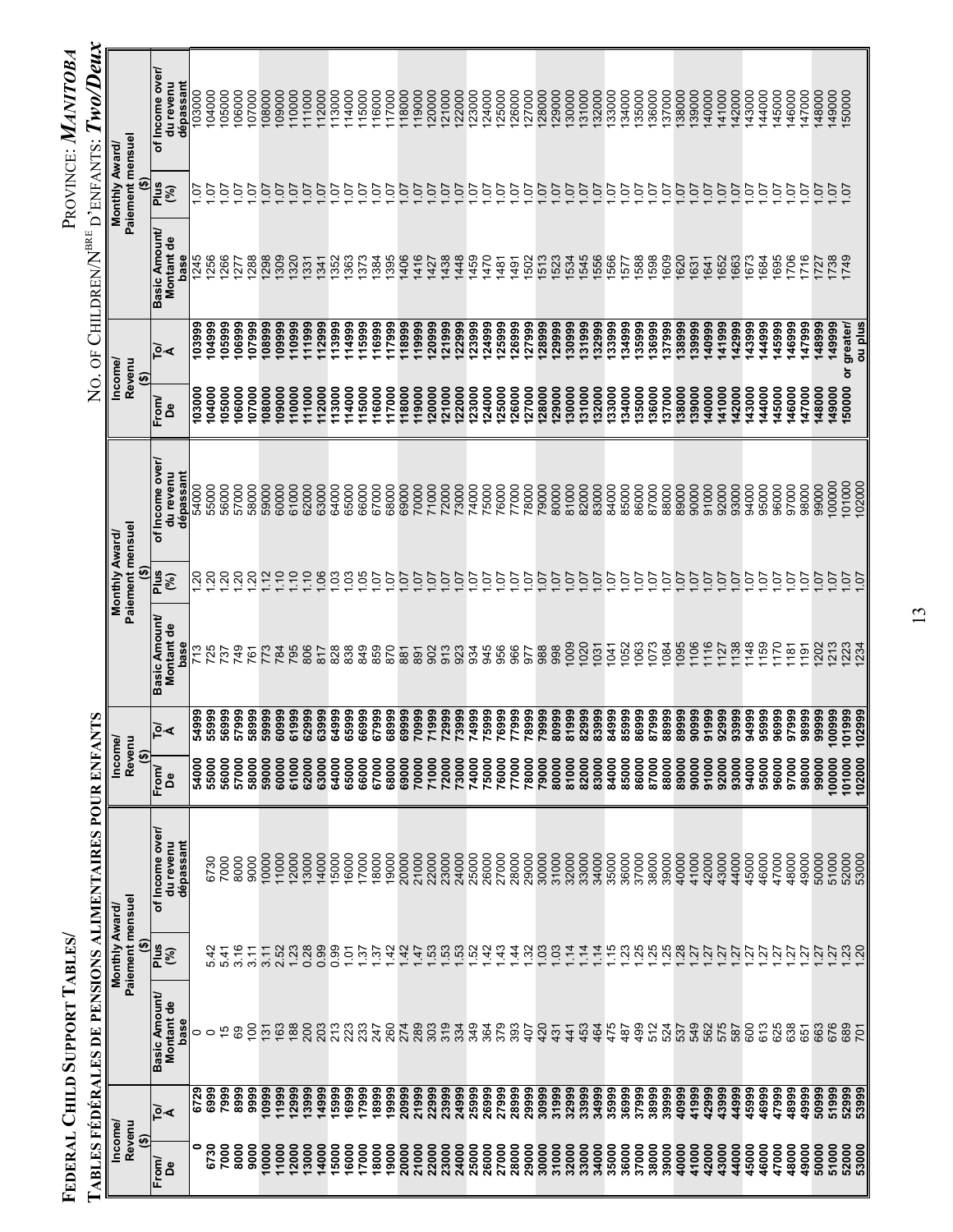|                       |                | FEDERAL CHILD SUPPORT TABLES               |                                         |                                                     |                      |                |                                    |                                        |                                           |                  |                       |                                     |                                         | PROVINCE: MANITOBA                        |
|-----------------------|----------------|--------------------------------------------|-----------------------------------------|-----------------------------------------------------|----------------------|----------------|------------------------------------|----------------------------------------|-------------------------------------------|------------------|-----------------------|-------------------------------------|-----------------------------------------|-------------------------------------------|
|                       |                |                                            |                                         | TABLES FÉDÉRALES DE PENSIONS ALIMENTAIRES POUR ENFA |                      | <b>SLN</b>     |                                    |                                        |                                           |                  |                       | NO. OF CHILDREN/N <sup>BRE</sup>    |                                         | D'ENFANTS: Three/Trois                    |
| Revenu<br>Income<br>⊕ |                |                                            | Paiement mensuel<br>Monthly Award/<br>⊕ |                                                     | Income<br>Reven<br>⊕ |                |                                    | Paiement mensuel<br>Monthly Award<br>⊕ |                                           |                  | Income<br>Revenu<br>⊕ |                                     | Paiement mensuel<br>Monthly Award/<br>⊕ |                                           |
| From<br>å             | ু⊲             | <b>Basic Amount/</b><br>Montant de<br>base | <b>Plus</b><br>වි                       | of Income over<br>dépassant<br>du revenu            | From<br>Å            | ∣ই∙ৰ           | Basic Amount<br>Montant de<br>base | Plus<br>શ્રિ                           | of Income over,<br>dépassant<br>du revenu | From<br>å        | ু⊲                    | Basic Amount/<br>Montant de<br>base | Plus<br>(%)                             | of Income over.<br>dépassant<br>du revenu |
| 0                     | 6729           | 0                                          |                                         |                                                     | 54000                | 54999          | 928                                | S.                                     | 54000                                     | 103000           | 103999                | 1619                                | ೫.                                      | 103000                                    |
| 6730<br>7000          | 6999<br>7999   | <u>م</u><br>$\circ$                        | ಙ<br>5.83<br>πó                         | 7000<br>6730                                        | 56000<br>55000       | 55999<br>56999 | 960<br>944                         | GO.<br>S.                              | 55000<br>56000                            | 105000<br>104000 | 105999<br>666701      | 646<br>633                          | 38.<br>38                               | 104000<br>105000                          |
| 8000                  | 8999           | 74                                         | 3.58                                    | 8000                                                | 57000                | 57999          | 976                                | GO.                                    | 57000                                     | 106000           | 106999                | 1660                                | 38                                      | 106000                                    |
| 9000                  | 9999           | $\frac{1}{2}$                              | 3.53                                    | 9000                                                | 58000                | 58999          | 992                                | GO.                                    | 58000                                     | 107000           | 107999                | 674                                 | 38                                      | 107000                                    |
| 0000                  | 10999          | 145                                        | 3.53                                    | 10000                                               | 59000                | 59999          | 1008                               | 49                                     | 59000                                     | 108000           | 108999                | 688                                 | 38                                      | 108000                                    |
| 1000                  | 11999          | 180                                        | 2.94                                    | 11000                                               | 60000                | 60999          | <b>IO23</b>                        | 47                                     | 60000                                     | 09000            | 109999                | 701                                 | 38                                      | 09000                                     |
| 2000                  | 12999          | 210                                        | 2.78                                    | 12000                                               | 61000                | 61999          | 038                                | 47                                     | 61000                                     | 10000            | 10999                 | 715                                 | 38                                      | 10000                                     |
| 3000<br>4000          | 13999<br>14999 | 265<br>238                                 | 2.78<br>2.78                            | 14000<br>13000                                      | 62000<br>63000       | 63999<br>62999 | <b>1053</b><br>1068                | $\frac{3}{4}$<br>47                    | 62000<br>63000                            | 11000<br>12000   | 11999<br>12999        | 729<br> 743                         | 38<br>38                                | 11000<br>12000                            |
| 5000                  | 15999          | 293                                        | $-79$                                   | 5000                                                | 64000                | 64999          | 082                                | 39                                     | 64000                                     | 13000            | 13999                 | 157                                 | 38                                      | 13000                                     |
| 6000                  | 6999           | 311                                        | $\frac{42}{5}$                          | 16000                                               | 65000                | 65999          | 096                                | ż,                                     | 65000                                     | 14000            | 14999                 | 770                                 | 38                                      | 14000                                     |
| 7000                  | 17999          | 325                                        | 42                                      | 17000                                               | 66000                | 66999          | 109                                | 35                                     | 66000                                     | 15000            | 15999                 | 1784                                | 38                                      | 15000                                     |
| 18000                 | 18999          | 339                                        | 43                                      | 18000                                               | 67000                | 67999          | 123                                | $\frac{8}{3}$                          | 67000                                     | 16000            | 16999                 | 798                                 | 38                                      | 16000                                     |
| 19000                 | 19999          | 354                                        | 82                                      | 19000                                               | 68000                | 68999          | 137                                | $\frac{8}{3}$                          | 68000                                     | 17000            | 17999                 | 1812                                | 38                                      | 17000                                     |
| 20000                 | 20999          | 372                                        | 82                                      | 20000                                               | 69000                | 69999          | 150                                | 38                                     | 69000                                     | 18000            | 18999                 | 1825                                | 38                                      | 18000                                     |
| 21000<br>22000        | 21999          | 390<br>409                                 | .93<br>$\overline{8}$                   | 21000<br>22000                                      | 70000                | 70999<br>71999 | 178<br>164                         | 38<br>$\frac{8}{2}$                    | 70000<br>71000                            | 19000<br>20000   | 19999<br>20999        | 1839<br>1853                        | 38<br>38                                | 19000<br>20000                            |
| 23000                 | 22999<br>23999 | 428                                        | 93                                      | 23000                                               | 71000<br>72000       | 72999          | 192                                | 38                                     | 72000                                     | 21000            | 21999                 | 1867                                | 38                                      | 21000                                     |
| 24000                 | 24999          | 447                                        | 93                                      | 24000                                               | 73000                | 73999          | 205                                | 38                                     | 73000                                     | 22000            | 22999                 | 1881                                | 38                                      | 22000                                     |
| 25000                 | 25999          | 467                                        | $\mathcal{S}^{\mathcal{S}}$             | 25000                                               | 74000                | 74999          | 219                                | 38                                     | 74000                                     | 23000            | 23999                 | 1894                                | 38                                      | 23000                                     |
| 26000                 | 26999          | 486                                        | <b>P2</b>                               | 26000                                               | 75000                | 75999          | 233                                | 38                                     | 75000                                     | 24000            | 24999                 | 1908                                | 38.                                     | 24000                                     |
| 27000                 | 27999          | 504                                        | 80                                      | 27000                                               | 76000                | 76999          | 247                                | 38                                     | 76000                                     | 25000            | 25999                 | 1922                                | $\ddot{3}$                              | 25000                                     |
| 28000                 | 28999          | 522                                        | 82                                      | 28000                                               | 77000                | 77999          | 261                                | 38                                     | 77000                                     | 126000           | 126999                | 1936                                | 38                                      | 26000                                     |
| 29000                 | 29999          | 540                                        | 86                                      | 29000                                               | 78000                | 78999          | 274                                | $\frac{8}{2}$                          | 78000                                     | 27000            | 27999                 | 1949                                | 38                                      | 27000                                     |
| 30000<br>31000        | 30999<br>31999 | 556<br>570                                 | 32<br>$\ddot{3}$                        | 30000<br>31000                                      | 79000<br>80000       | 79999<br>80999 | 288<br>302                         | 38<br>38                               | 79000<br>80000                            | 128000<br>129000 | 128999<br>29999       | 1963<br>1977                        | 38<br>38                                | 28000<br>29000                            |
| 32000                 | 32999          | 583                                        | 46                                      | 32000                                               | 81000                | 81999          | 316                                | $\overline{38}$                        | 81000                                     | 30000            | 30999                 | 1991                                | 38                                      | 30000                                     |
| 33000                 | 33999          | 597                                        | 46                                      | 33000                                               | 82000                | 82999          | 329                                | 38                                     | 82000                                     | 31000            | 31999                 | 2005                                | 38                                      | 31000                                     |
| 34000                 | 34999          | 612                                        | 46                                      | 34000                                               | 83000                | 83999          | 343                                | 38                                     | 83000                                     | 32000            | 32999                 | 2018                                | 38                                      | 32000                                     |
| 35000                 | 35999          | 626                                        | 46                                      | 35000                                               | 84000                | 84999          | 357                                | $\frac{8}{3}$                          | 84000                                     | 33000            | 33999                 | 2032                                | 38                                      | 33000                                     |
| 36000                 | 36999          | 641                                        | 52                                      | 36000                                               | 85000                | 85999          | 371                                | $\frac{8}{2}$                          | 85000                                     | 34000            | 34999                 | 2046                                | $\frac{38}{2}$                          | 34000                                     |
| 37000                 | 37999          | 656<br>672                                 | $\ddot{q}$<br>57                        | 37000<br>38000                                      | 86000<br>87000       | 86999<br>87999 | 385<br>398                         | 38<br>38                               | 86000<br>87000                            | 35000            | 35999                 | 2060<br>2073                        | 38<br>$\ddot{38}$                       | 35000<br>36000                            |
| 38000<br>39000        | 38999<br>39999 | 687                                        | 58                                      | 39000                                               | 88000                | 88999          | 412                                | 38                                     | 88000                                     | 37000<br>36000   | 36999<br>37999        | 2087                                | 38                                      | 37000                                     |
| 40000                 | 40999          | 703                                        | 63                                      | 40000                                               | 89000                | 89999          | 426                                | 38                                     | 89000                                     | 38000            | 38999                 | 2101                                | 38                                      | 38000                                     |
| 41000                 | 41999          | 719                                        | 63                                      | 41000                                               | 90000                | 90999          | 440                                | 38                                     | 90000                                     | 39000            | 39999                 | 2115                                | 38                                      | 39000                                     |
| 42000                 | 42999          | 736                                        | .63                                     | 42000                                               | 91000                | 91999          | 453                                | 38                                     | 91000                                     | 140000           | 40999                 | 2129                                | 38                                      | 140000                                    |
| 43000                 | 43999          | 752                                        | 60                                      | 43000                                               | 92000                | 92999          | 467                                | 38                                     | 92000                                     | 141000           | 141999                | 2142                                | 38                                      | 141000                                    |
| 44000                 | 44999          | 768                                        | .60                                     | 44000                                               | 93000                | 93999          | 481                                | 38                                     | 93000                                     | 42000            | 142999                | 2156                                | 38                                      | 142000                                    |
| 45000<br>46000        | 45999          | 800<br>784                                 | 60<br>S.                                | 45000<br>46000                                      | 94000<br>95000       | 94999<br>95999 | 509<br>495                         | 38<br>38                               | 94000<br>95000                            | 143000           | 143999                | 2170<br>2184                        | 38<br>$\frac{38}{2}$                    | 143000<br>144000                          |
| 47000                 | 46999<br>47999 | 816                                        | 60                                      | 47000                                               | 96000                | 96999          | 522                                | 38                                     | 96000                                     | 44000<br>45000   | 144999<br>145999      | 2197                                | 38                                      | 45000                                     |
| 48000                 | 48999          | 832                                        | co.                                     | 48000                                               | 97000                | 97999          | 536                                | 38                                     | 97000                                     | 146000           | 146999                | 2211                                | 38                                      | 46000                                     |
| 49000                 | 49999          | 848                                        | 60                                      | 49000                                               | 98000                | 98999          | 550                                | 38                                     | 98000                                     | 47000            | 147999                | 2225                                | $\frac{38}{2}$                          | 147000                                    |
| 50000                 | 50999          | 864                                        | <b>GO</b>                               | 50000                                               | 99000                | 99999          | 564                                | 38                                     | 99000                                     | 148000           | 148999                | 2239                                | 38                                      | 148000                                    |
| 51000                 | 51999          | 880                                        | 60                                      | 51000                                               | 100000               | 00999          | 577                                | 38                                     | 100000                                    | 149000           | 149999                | 2253                                | 38                                      | 149000                                    |
| 52000                 | 52999          | 896                                        | 60                                      | 52000                                               | 101000               | 01999          | 591                                | 38<br>38                               | 101000                                    | 150000           | or greater/           | 2266                                | 38                                      | 150000                                    |
| 53000                 | 53999          | 912                                        | 60                                      | 53000                                               | 102000               | 02999          | 1605                               |                                        | 102000                                    |                  | ou plus               |                                     |                                         |                                           |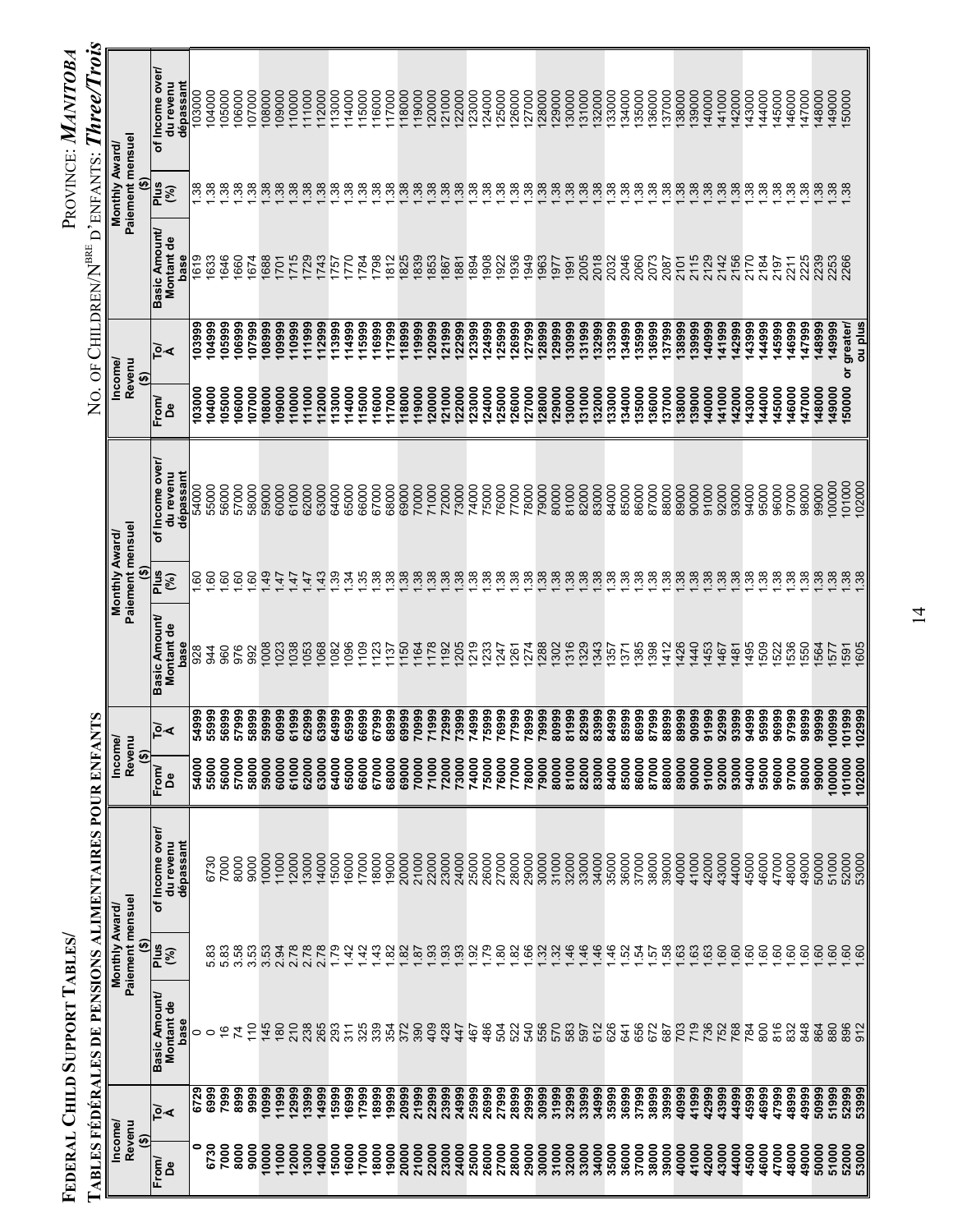|                  |                |                    |                                   | ABLES FÉDÉRALES DE PENSIONS ALIMENTAIRES POUR ENFAN |                   | P                         |                    |                                    |                        |                  |                               |                    |                                    | No. of Children/N <sup>bre</sup> d'enfants: $FourOur$ |  |
|------------------|----------------|--------------------|-----------------------------------|-----------------------------------------------------|-------------------|---------------------------|--------------------|------------------------------------|------------------------|------------------|-------------------------------|--------------------|------------------------------------|-------------------------------------------------------|--|
| Revenu<br>Income |                |                    | Paiement mensue<br>Monthly Award/ |                                                     | Income/<br>Revenu |                           |                    | Paiement mensuel<br>Monthly Award/ |                        |                  | Income/<br>Revenu             |                    | Paiement mensuel<br>Monthly Award/ |                                                       |  |
| ⊕<br>From        | ৈ∢             | Basic Amount/      | ⊕<br>Plus<br>(96)                 | of Income over                                      | ⊕<br>From<br>å    | ০ ব                       | Basic Amount/      | ⊕<br>Plus                          | of Income over,        | From             | .⊵∢<br>$\widehat{\mathbf{e}}$ | Basic Amount/      | ⊕<br>$\frac{1}{2}$                 | of Income over                                        |  |
| å                |                | Montant de<br>base |                                   | du revenu<br>dépassant                              |                   |                           | Montant de<br>base | ි                                  | du revenu<br>dépassant | å                |                               | Montant de<br>base | (%)                                | dépassant<br>du revenu                                |  |
| 6730             | 6999<br>6729   | 0<br>$\circ$       | 6.25                              | 6730                                                | 55000<br>54000    | 5999<br>4999<br>ທີ່ທັ     | 1104<br>122        | $\frac{88}{1.88}$                  | 54000<br>55000         | 104000<br>103000 | 104999<br>103999              | 1925<br>1941       | <b>1.63</b><br>1.63                | 103000<br>104000                                      |  |
| 7000             | 7999           |                    | 6.25                              | 7000                                                | 56000             | 56999                     | 141                | 88                                 | 56000                  | 105000           | 105999                        | 1957               | 1.63                               | 105000                                                |  |
| 8000             | 8999           | లై                 | 3.99                              | 8000                                                | 57000             | 999<br>5                  | 160                | 88,89                              | 57000                  | 106000           | 106999                        | 1973               | $\frac{63}{ }$                     | 106000                                                |  |
| 9000             | 9999           | 119                | 3.95                              | 9000                                                | 58000             | 999<br>៰                  | 179                |                                    | 58000                  | 107000           | 666201                        | 1990               | 1.63                               | 07000                                                 |  |
| 10000<br>11000   | 10999<br>11999 | 159<br>198         | 3.95<br>3.36                      | 10000<br>11000                                      | 59000<br>60000    | 59999<br><b>1999</b><br>ত | 198<br>215         | .75<br>.73                         | 59000<br>60000         | 108000<br>000601 | 108999<br>109999              | 2006<br>2022       | <b>1.63</b><br>.63                 | 000801<br>000601                                      |  |
| 12000            | 12999          | 232                | 3.20                              | 12000                                               | 61000             | 999<br>ত                  | <b>232</b>         | .73                                | 61000                  | 110000           | 10999                         | 2039               | <b>1.63</b>                        | 10000                                                 |  |
| 13000            | 13999          | 264                | 3.20                              | 13000                                               | 62000             | 62999                     | 250                | .73                                | 62000                  | 11000            | 111999                        | 2055               | .63                                | 11000                                                 |  |
| 14000            | 14999          | 296                | 3.20                              | 14000                                               | 63000             | <b>999</b><br>ۆن          | 267                | 68                                 | 63000                  | 12000            | 112999                        | 2071               | .63                                | 12000                                                 |  |
| 15000<br>16000   | 15999<br>16999 | 328<br>360         | 3.20<br>3.20                      | 15000<br>16000                                      | 64000<br>65000    | 64999<br>65999            | 284<br>300         | 64<br>$\ddot{q}$                   | 64000<br>65000         | 13000<br>14000   | 113999<br>114999              | 2104<br>2087       | .63<br>.63                         | 13000<br>14000                                        |  |
| 17000            | 17999          | 392                | 2.72                              | 17000                                               | 66000             | 6999<br>ō                 | 317                | 66                                 | 66000                  | 15000            | 15999                         | 2120               | .63                                | 15000                                                 |  |
| 18000            | 18999          | 419                | 1.77                              | 18000                                               | 67000             | <b>999</b><br>ة           | 333                | 68                                 | 67000                  | 16000            | 116999                        | 2136               | .63                                | 16000                                                 |  |
| 19000            | 19999          | 437                | 1.83                              | 19000                                               | 68000             | 3999<br>ఙ                 | 350                | 68                                 | 68000                  | 17000            | 117999                        | 2153               | .63                                | 117000                                                |  |
| 20000            | 20999          | 455<br>473         | 1.83                              | 20000                                               | 69000             | 69999                     | 367                | .68                                | 69000                  | 18000            | 18999                         | 2169               | .63                                | 18000                                                 |  |
| 21000<br>22000   | 21999<br>22999 | 495                | 2.20<br>2.25                      | 21000<br>22000                                      | 70000<br>71000    | 999<br>0999               | 384<br>400         | .68<br>68                          | 70000<br>71000         | 19000<br>20000   | 119999<br>120999              | 2185<br>2201       | .63<br>63                          | 19000<br>20000                                        |  |
| 23000            | 23999          | 518                | 2.25                              | 23000                                               | 72000             | <b>999</b>                | 417                | 68                                 | 72000                  | 121000           | 121999                        | 2218               | .63                                | 21000                                                 |  |
| 24000            | 24999          | 540                | 2.25<br>2.24                      | 24000                                               | 73000             | 3999                      | 434                | .68                                | 73000                  | 122000           | 122999                        | 2234               | .63                                | 22000                                                 |  |
| 25000            | 25999          | 563                |                                   | 25000                                               | 74000             | 4999                      | 451                | .68                                | 74000                  | 123000           | 123999                        | 2250               | .63                                | 23000                                                 |  |
| 26000            | 26999          | 585                | 2.09                              | 26000                                               | 75000             | 5999                      | 467                | 68                                 | 75000                  | <b>24000</b>     | 124999                        | 2267               | .63                                | 24000                                                 |  |
| 27000            | 27999          | 606<br>627         | 2.11                              | 27000                                               | 76000             | 6999                      | 484                | 65<br>68                           | 76000                  | 25000            | 25999                         | 2283<br>2299       | 63<br>.63                          | 25000                                                 |  |
| 29000<br>28000   | 28999<br>29999 | 648                | 2.12<br>1.94                      | 28000<br>29000                                      | 77000<br>78000    | 3999<br><b>P66</b>        | 518<br>501         | 63                                 | 77000<br>78000         | 26000<br>127000  | 126999<br>27999               | 2315               | .63                                | 26000<br>27000                                        |  |
| 30000            | 30999          | 668                | 1.55                              | 30000                                               | 79000             | 9999                      | 534                | 63                                 | 79000                  | 28000            | 128999                        | 2332               | .63                                | 28000                                                 |  |
| 31000            | 31999          | 683                | 1.55                              | 31000                                               | 80000             | <b>999</b><br>ಹ           | 550                | 63                                 | 80000                  | 29000            | 129999                        | 2348               | .63                                | 29000                                                 |  |
| 32000            | 32999          | 699                | $\overline{17}$                   | 32000                                               | 81000             | 999<br>ᇮ                  | 566                | 63                                 | 81000                  | 30000            | 30999                         | 2364               | .63                                | 30000                                                 |  |
| 33000            | 33999          | 716                | $\overline{z}$                    | 33000                                               | 82000             | 82999                     | 583                | 63                                 | 82000                  | 131000           | 131999                        | 2381               | 63                                 | 31000                                                 |  |
| 34000<br>35000   | 34999<br>35999 | 733                | .72<br>71                         | 34000<br>35000                                      | 83000<br>84000    | 83999<br>1999<br>没        | 599<br>615         | 63                                 | 83000<br>84000         | 32000<br>33000   | 132999<br>133999              | 2413<br>2397       | .63<br>63                          | 32000<br>33000                                        |  |
| 36000            | 36999          | 767                | .78                               | 36000                                               | 85000             | 85999                     | 632                | 63                                 | 85000                  | 134000           | 134999                        | 2429               | .63                                | 34000                                                 |  |
| 37000            | 37999          | 785                | .78                               | 37000                                               | 86000             | 86999                     | 648                | $\frac{3}{2}$                      | 86000                  | 135000           | 35999                         | 2446               | .63                                | 35000                                                 |  |
| 38000            | 38999          | 803                | 80                                | 38000                                               | 87000             | 999<br>ౚ                  | 664                |                                    | 87000                  | 36000            | 36999                         | 2462               | .63                                | 36000                                                 |  |
| 39000<br>40000   | 39999<br>40999 | 839<br>821         | $\overline{90}$<br>$\ddot{3}$     | 39000<br>40000                                      | 88000<br>89000    | 8999<br>89999<br>ఙ        | 680<br>697         | $63$<br>63                         | 88000<br>89000         | 37000<br>38000   | 37999<br>38999                | 2478<br>2495       | .63<br>.63                         | 37000<br>138000                                       |  |
| 41000            | 41999          | 858                | $\overline{90}$                   | 41000                                               | 90000             | <b>999</b><br>ႜ           | 713                | 63                                 | 90000                  | 139000           | 39999                         | 2511               | .63                                | 39000                                                 |  |
| 42000            | 42999          | 877                | $\overline{90}$                   | 42000                                               | 91000             | 999<br>。                  | 729                | 63                                 | 91000                  | 140000           | 140999                        | 2527               | .63                                | 40000                                                 |  |
| 43000            | 43999          | 896                | $\overline{90}$                   | 43000                                               | 92000             | 2999<br>ର                 | 746                | 63                                 | 92000                  | 141000           | 141999                        | 2543               | 63                                 | 141000                                                |  |
| 44000            | 44999          | 915                | $\overline{6}$                    | 44000                                               | 93000             | 93999                     | 762                | 63                                 | 93000                  | 142000           | 142999                        | 2560               | .63                                | 42000                                                 |  |
| 45000            | 45999          | 934<br>953         | 89<br>88                          | 45000<br>46000                                      | 94000             | 95999<br>94999            | 778<br>794         | 63                                 | 94000<br>95000         | 143000           | 143999                        | 2576<br>2592       | 63<br>.63                          | 143000<br>44000                                       |  |
| 46000<br>47000   | 46999<br>47999 | 972                | 88                                | 47000                                               | 95000<br>96000    | 96999                     | 811                | $63$                               | 96000                  | 44000<br>145000  | 144999<br>145999              | 2609               | 63                                 | 45000                                                 |  |
| 48000            | 48999          | 991                | 88                                | 48000                                               | 97000             | <b>999</b><br>္တ          | 827                | 63                                 | 97000                  | 146000           | 146999                        | 2625               | .63                                | 46000                                                 |  |
| 49000            | 49999          | 1010               | 88                                | 49000                                               | 98000             | 98999                     | 843                | 63                                 | 98000                  | 147000           | 147999                        | 2641               | 63                                 | 147000                                                |  |
| 50000            | 50999          | 1029               | 1.88                              | 50000                                               | 99000             | 99999                     | 1860               | 63                                 | 99000                  | 148000           | 148999                        | 2657               | .63                                | 48000                                                 |  |
| 51000            | 51999          | 1047               | .88                               | 51000                                               | 100000            | 1999<br>$\frac{5}{2}$     | 876                | .63                                | 100000                 | 149000           | 149999                        | 2674               | .63                                | 149000                                                |  |
| 52000<br>53000   | 52999<br>53999 | 1066<br>1085       | .88<br>1.88                       | 52000<br>53000                                      | 101000<br>102000  | 999<br>102999<br>ś        | 892<br>1908        | 63                                 | 101000<br>102000       | 150000           | ou plus<br>or greater/        | 2690               | .63                                | 50000                                                 |  |
|                  |                |                    |                                   |                                                     |                   |                           |                    |                                    |                        |                  |                               |                    |                                    |                                                       |  |

PROVINCE: MANITOBA

**FEDERAL CHILD SUPPORT TABLES/** PROVINCE: *MANITOBA* FEDERAL CHILD SUPPORT TABLES/<br>Table is existent to be democrated at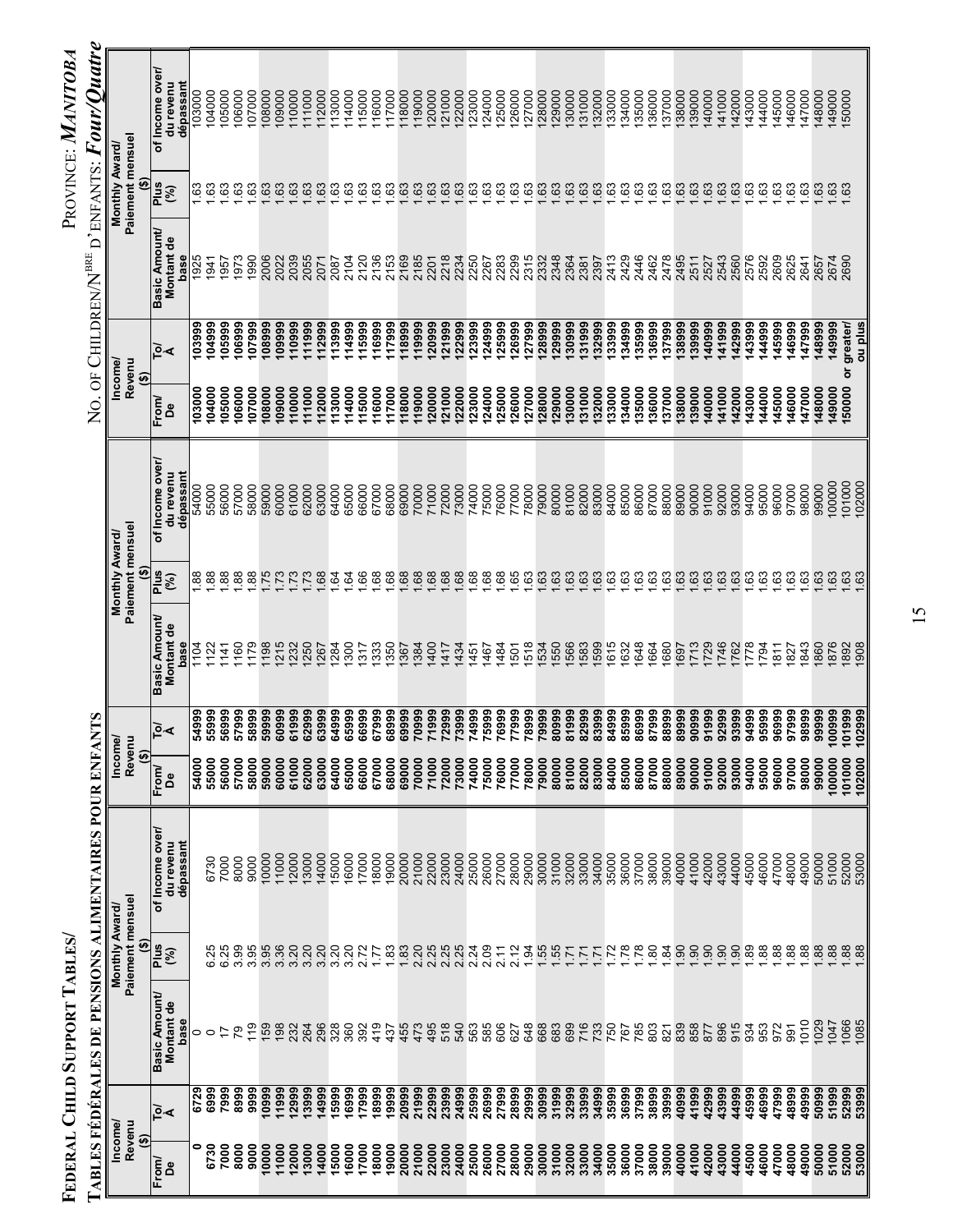|                  |                |                      |                                            | TABLES FÉDÉRALES DE PENSIONS ALIMENTAIRES POUR ENFANTS |                  |                |                    |                                    |                        | ò<br>Z           |                   | OF CHILDREN/N <sup>BRE</sup> D'ENFANTS: |                                    | <b>Five/Cinq</b>       |  |
|------------------|----------------|----------------------|--------------------------------------------|--------------------------------------------------------|------------------|----------------|--------------------|------------------------------------|------------------------|------------------|-------------------|-----------------------------------------|------------------------------------|------------------------|--|
| Income<br>Revenu |                |                      | Paiement mensuel<br>Monthly Award/         |                                                        | Income<br>Revenu |                |                    | Paiement mensuel<br>Monthly Award/ |                        |                  | Income/<br>Revenu |                                         | Paiement mensuel<br>Monthly Award/ |                        |  |
| ⊕<br>From        |                | <b>Basic Amount/</b> | ଛ<br>Plus                                  | of Income over/                                        | ⊕<br>From        |                | Basic Amount/      | Ģ<br>Plus                          | of Income over         | From             | ⊕                 | <b>Basic Amount/</b>                    | ⊕<br>Plus                          | of Income over/        |  |
| å                | ু⊲             | Montant de<br>base   | 3                                          | du revenu<br>dépassant                                 | Å                | ট∡             | Montant de<br>base | (5)                                | du revenu<br>dépassant | å                | টৰ                | Montant de<br>base                      | 3                                  | dépassant<br>du revenu |  |
| 0                | 6729           | $\circ$              |                                            |                                                        | 54000            | 54999          | 1250               | 2.11<br>2.11                       | 54000                  | 103000           | 103999            | 2180                                    | 1.84                               | 103000                 |  |
| 6730             | 6999           | $\circ$              | 25                                         | 6730                                                   | 55000            | 5999           | 1271               |                                    | 55000                  | 104000           | 104999            | 2198                                    | $\overline{84}$                    | 104000                 |  |
| 7000             | 7999           | ≑                    | 6.25                                       | 7000                                                   | 56000            | 56999          | 292                | 2.11                               | 56000                  | 105000           | 105999            | 2216                                    | să                                 | 105000                 |  |
| 8000<br>9000     | 8999<br>9999   | $\frac{9}{1}$<br>54  | 3.95<br>3.99                               | 8000<br>9000                                           | 57000<br>58000   | 6664<br>58999  | 313<br>334         | $\frac{21}{11}$<br>2.11            | 57000<br>58000         | 106000<br>107000 | 106999<br>107999  | 2235<br>2253                            | $\ddot{3}$<br>sà                   | 106000<br>07000        |  |
| 0000             | 10999          | <b>159</b>           | 3.95                                       | 10000                                                  | 59000            | 59999          | 355                | 1.96                               | 59000                  | 108000           | 108999            | 2271                                    | $\ddot{a}$                         | 08000                  |  |
| 1000             | 11999          | 198                  | 3.36                                       | 11000                                                  | 60000            | 66609          | 375                | $-84$                              | 60000                  | 109000           | 109999            | 2290                                    | $\ddot{a}$                         | 09000                  |  |
| 2000             | 12999          | 232                  | 3.20                                       | 13000<br>2000                                          | 61000            | \$1999         | 394                | $9\overline{4}$<br>94              | 61000                  | 10000            | 10999             | 2308                                    | $\overline{a}$                     | 10000                  |  |
| 3000<br>4000     | 14999<br>13999 | 264<br>296           | 3.20<br>3.20                               | 14000                                                  | 62000<br>63000   | 53999<br>52999 | 414<br>433         | 89                                 | 62000<br>63000         | 11000<br>12000   | 11999<br>12999    | 2345<br>2327                            | $\frac{1}{2}$ $\frac{5}{2}$        | 11000<br>12000         |  |
| 5000             | 5999           | 328                  | 3.20                                       | 15000                                                  | 64000            | 66675          | 452                | 85                                 | 64000                  | 13000            | 13999             | 2363                                    | $\ddot{a}$                         | 13000                  |  |
| 6000             | 6999           | 360                  | $3.20$<br>$3.20$                           | 16000                                                  | 65000            | \$5999         | 1470               | 85                                 | 65000                  | 14000            | 14999             | 2382                                    | $\ddot{a}$                         | 14000                  |  |
| 17000            | 17999          | 392                  |                                            | 17000                                                  | 66000            | 6999           | 1489               | 86                                 | 66000                  | 15000            | 15999             | 2400                                    | $\frac{3}{4}$ $\frac{3}{4}$        | 15000                  |  |
| 18000            | 18999          | 424                  | 3.20                                       | 18000                                                  | 67000            | 57999          | 508                | 88                                 | 67000                  | 16000            | 16999             | 2418                                    |                                    | 16000                  |  |
| 19000            | 19999          | 456                  | 3.28                                       | 19000                                                  | 68000            | 38999          | 526                | 88                                 | 68000                  | 117000           | 117999            | 2437                                    | $\ddot{a}$                         | 17000                  |  |
| 20000            | 20999          | 488                  | 3.28                                       | 20000                                                  | 69000            | 59999          | 545<br>564         | 88.                                | 69000                  | 18000            | 18999             | 2455<br>2473                            | $\ddot{a}$                         | 18000                  |  |
| 22000<br>21000   | 21999          | 555<br>521           | 3.36<br>3.45                               | 21000<br>22000                                         | 70000            | 70999<br>71999 | 583                | .88<br>88.                         | 70000<br>71000         | 19000<br>20000   | 19999<br>20999    | 2492                                    | $\frac{3}{3}$ $\frac{3}{2}$        | 19000<br>20000         |  |
| 23000            | 22999<br>23999 | 589                  | 2.82                                       | 23000                                                  | 72000<br>71000   | 72999          | 602                | .88                                | 72000                  | 121000           | 121999            | 2510                                    | $\frac{84}{3}$                     | 21000                  |  |
| 24000            | 24999          | 617                  | 2.53                                       | 24000                                                  | 73000            | 73999          | 621                | 88                                 | 73000                  | 22000            | 22999             | 2529                                    | $\ddot{a}$                         | 22000                  |  |
| 25000            | 25999          | 643                  | 2.51                                       | 25000                                                  | 74000            | 74999          | 639                | 88                                 | 74000                  | <b>123000</b>    | 23999             | 2547                                    |                                    | 23000                  |  |
| 26000            | 26999          | 668                  | 2.34                                       | 26000                                                  | 75000            | 5999           | 658                | 88                                 | 75000                  | 24000            | 24999             | 2565                                    | $\frac{6}{3}$ $\frac{6}{3}$        | 24000                  |  |
| 27000            | 27999          | 691                  | 2.36                                       | 27000                                                  | 76000            | '6999          | 677                | 88                                 | 76000                  | 25000            | 25999             | 2584                                    | $\frac{9}{4}$ $\frac{9}{4}$        | 25000                  |  |
| 28000            | 28999          | 715                  | 2.38                                       | 28000                                                  | 77000            | 7999           | 696                | 88                                 | 77000                  | 26000            | 26999             | 2602                                    |                                    | 26000                  |  |
| 29000            | 29999          | 739                  | 217                                        | 29000                                                  | 78000            | 78999          | 715                | 88                                 | 78000                  | 127000           | 27999             | 2620                                    | $\ddot{a}$                         | 27000                  |  |
| 30000            | 30999          | 760                  | 1.74                                       | 30000                                                  | 79000            | 79999          | 734                | 88                                 | 79000                  | 128000           | 28999             | 2639                                    |                                    | 28000                  |  |
| 31000            | 31999          | 778                  | 1.74                                       | 31000                                                  | 80000            | 80999          | 752                | 88                                 | 80000                  | 129000           | 29999             | 2657                                    |                                    | 29000                  |  |
| 32000<br>33000   | 32999<br>33999 | 795<br>814           | 1.93<br>.93                                | 32000<br>33000                                         | 81000<br>82000   | 31999<br>32999 | 790<br>771         | .88<br>.88                         | 81000<br>82000         | 131000<br>30000  | 30999<br>31999    | 2676<br>2694                            |                                    | 30000<br>31000         |  |
| 34000            | 34999          | 834                  | .93                                        | 34000                                                  | 83000            | 33999          | 809                | .88                                | 83000                  | 132000           | 32999             | 2712                                    |                                    | 32000                  |  |
| 35000            | 35999          | 853                  | 1.94                                       | 35000                                                  | 84000            | 84999          | 828                | 88                                 | 84000                  | 133000           | 33999             | 2731                                    |                                    | 33000                  |  |
| 36000            | 36999          | 872                  | 2.01                                       | 36000                                                  | 85000            | 15999          | 847                | 88                                 | 85000                  | 34000            | 34999             | 2749                                    |                                    | 34000                  |  |
| 37000            | 37999          | 892                  | <u>ร</u>                                   | 37000                                                  | 86000            | 86999          | 865                | 88                                 | 86000                  | 35000            | 35999             | 2767                                    | <u>ಞ ಞ ಞ ಞ</u>                     | 135000                 |  |
| 38000            | 38999          | 912                  | 2.01                                       | 38000                                                  | 87000            | 87999          | 903<br>884         | 8888                               | 87000                  | 36000            | 36999             | 2786                                    | $\ddot{a}$                         | 36000                  |  |
| 39000<br>40000   | 39999<br>40999 | 933<br>953           | 2.13<br>2.01                               | 39000<br>40000                                         | 88000<br>89000   | 38999<br>89999 | 922                |                                    | 88000<br>89000         | 137000<br>38000  | 37999             | 2804<br>2823                            |                                    | 37000<br>38000         |  |
| 41000            | 41999          | 974                  |                                            | 41000                                                  | 90000            | 90999          | 1941               |                                    | 90000                  | 139000           | 38999<br>39999    | 2841                                    |                                    | 139000                 |  |
| 42000            | 42999          | 995                  | $2.13$<br>$2.13$                           | 42000                                                  | 91000            | 91999          | 959                | $\frac{1}{84}$                     | 91000                  | 140000           | 40999             | 2859                                    |                                    | 140000                 |  |
| 43000            | 43999          | 1017                 | 2.13                                       | 43000                                                  | 92000            | 92999          | 1977               | $\frac{1}{2}$ $\frac{3}{2}$        | 92000                  | 41000            | 41999             | 2878                                    |                                    | 41000                  |  |
| 44000            | 44999          | 1038                 | 2.13                                       | 44000                                                  | 93000            | 13999          | 996                |                                    | 93000                  | 142000           | 42999             | 2896                                    |                                    | 42000                  |  |
| 45000            | 45999          | 1059                 | 2.13                                       | 45000                                                  | 94000            | 94999          | 2014               | $\ddot{a}$                         | 94000                  | 143000           | 143999            | 2914                                    | <u>ಇ ಇ ಇ ಇ ಇ ಇ ಇ ಇ</u>             | 43000                  |  |
| 46000<br>47000   | 46999<br>47999 | 102<br>1081          | ო<br>ო<br>$\overline{\mathsf{N}}$          | 46000<br>47000                                         | 95000<br>96000   | 5999<br>96999  | 2033<br>2051       | 84                                 | 95000<br>96000         | 144000<br>145000 | 44999<br>45999    | 2933<br>2951                            | $\frac{9}{4}$                      | 144000<br>145000       |  |
| 48000            | 48999          | 123                  | $\overline{21}$<br>$\overline{\mathbf{N}}$ | 48000                                                  | 97000            | 97999          | 2069               | $\frac{3}{2}$ $\frac{3}{2}$        | 97000                  | 146000           | 146999            | 2969                                    | $\ddot{a}$                         | 146000                 |  |
| 49000            | 49999          | 144                  |                                            | 49000                                                  | 98000            | 98999          | 2088               | sġ                                 | 98000                  | 147000           | 47999             | 2988                                    | să                                 | 47000                  |  |
| 50000            | 50999          | 165                  | $\frac{7}{2}$ .11                          | 50000                                                  | 99000            | 99999          | 2106               | $\ddot{a}$                         | 99000                  | 148000           | 48999             | 3006                                    | $\ddot{a}$                         | 148000                 |  |
| 51000            | 51999          | 187                  | $\overline{21}$                            | 51000                                                  | 100000           | 100999         | 2124               | $\frac{2}{3} \times \frac{2}{3}$   | 100000                 | 149000           | 149999            | 3025                                    | $\frac{3}{4}$ $\frac{3}{4}$        | 149000                 |  |
| 52000            | 52999          | 208                  | $2.11$<br>$2.11$                           | 52000                                                  | 101000           | 101999         | 2143<br>2161       |                                    | 101000                 | 150000           | or greater/       | 3043                                    |                                    | 150000                 |  |
| 53000            | 53999          | 1229                 |                                            | 53000                                                  | 102000           | 102999         |                    |                                    | 102000                 |                  | ou plus           |                                         |                                    |                        |  |